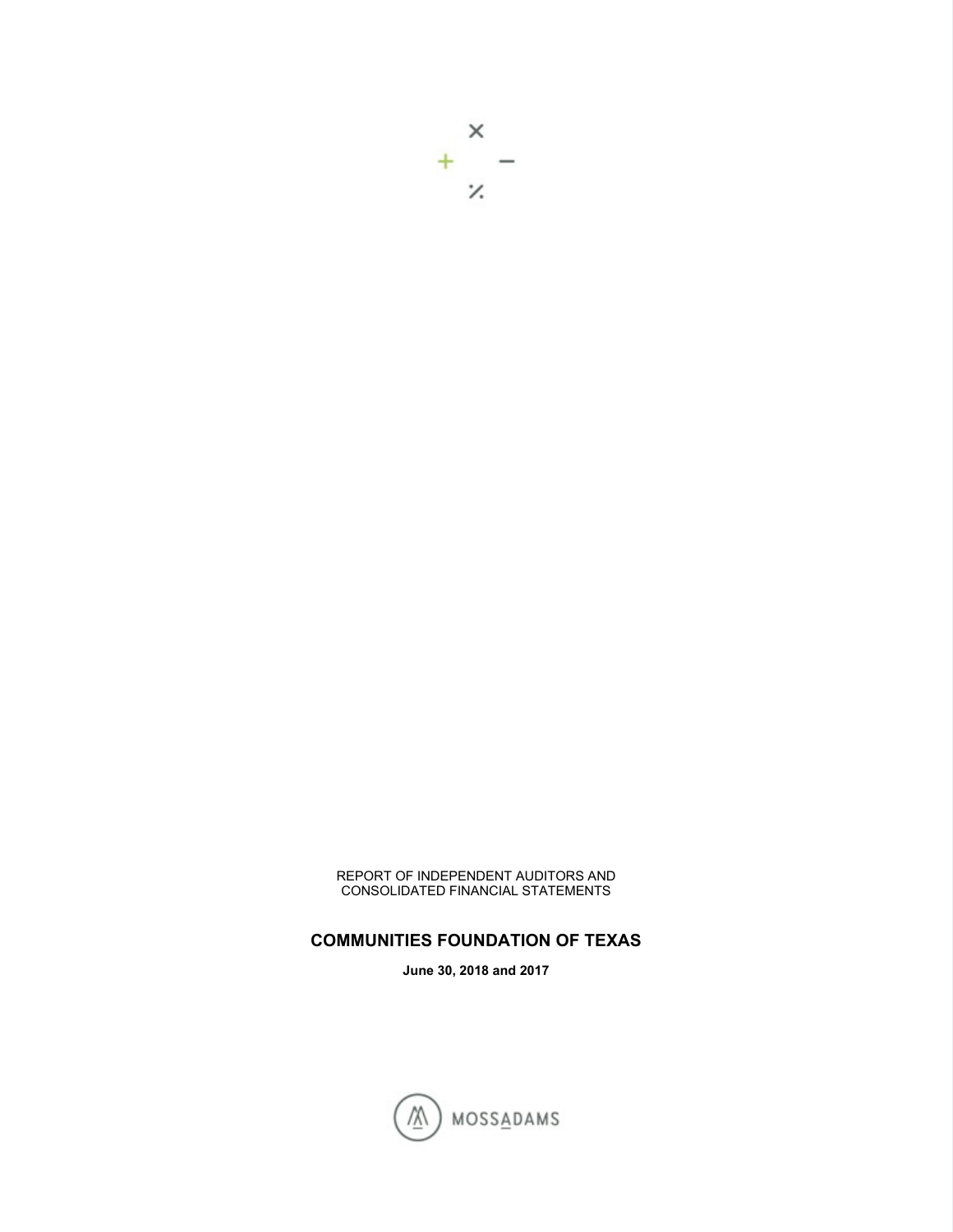# **Table of Contents**

|                                          | <b>PAGE</b> |
|------------------------------------------|-------------|
| <b>Report of Independent Auditors</b>    | $1 - 2$     |
| <b>Consolidated Financial Statements</b> |             |
| <b>Statements of Financial Position</b>  | 3           |
| Statement of Activities - 2018           | 4           |
| Statement of Activities - 2017           | 5           |
| <b>Statements of Cash Flows</b>          | $6 - 7$     |
| Notes to Financial Statements            | $8 - 29$    |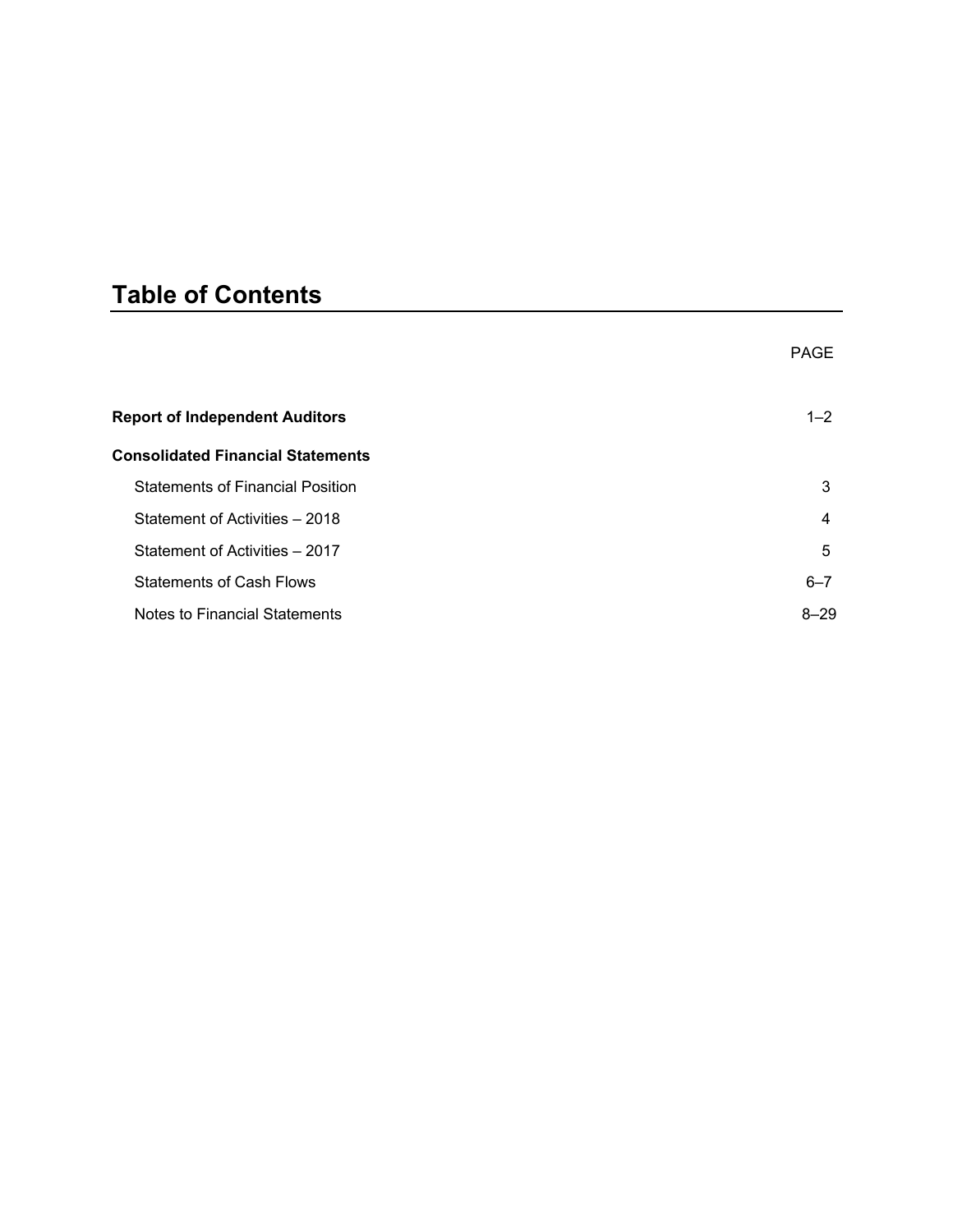

# **Report of Independent Auditors**

The Finance and Audit Committee Communities Foundation of Texas

#### **Report on the Financial Statements**

We have audited the accompanying consolidated financial statements of Communities Foundation of Texas (the Foundation), which comprise the consolidated statements of financial position as of June 30, 2018 and 2017, and the related consolidated statements of activities, and cash flows for the years then ended, and the related notes to the financial statements.

#### *Management's Responsibility for the Financial Statements*

Management is responsible for the preparation and fair presentation of these consolidated financial statements in accordance with accounting principles generally accepted in the United States of America; this includes the design, implementation, and maintenance of internal control relevant to the preparation and fair presentation of consolidated financial statements that are free from material misstatement, whether due to fraud or error.

#### *Auditor's Responsibility*

Our responsibility is to express an opinion on these consolidated financial statements based on our audits. We conducted our audits in accordance with auditing standards generally accepted in the United States of America. Those standards require that we plan and perform the audits to obtain reasonable assurance about whether the consolidated financial statements are free from material misstatement.

An audit involves performing procedures to obtain audit evidence about the amounts and disclosures in the consolidated financial statements. The procedures selected depend on the auditor's judgment, including the assessment of the risks of material misstatement of the consolidated financial statements, whether due to fraud or error. In making those risk assessments, the auditor considers internal control relevant to the entity's preparation and fair presentation of the consolidated financial statements in order to design audit procedures that are appropriate in the circumstances, but not for the purpose of expressing an opinion on the effectiveness of the entity's internal control. Accordingly, we express no such opinion. An audit also includes evaluating the appropriateness of accounting policies used and the reasonableness of significant accounting estimates made by management, as well as evaluating the overall presentation of the consolidated financial statements.

We believe that the audit evidence we have obtained is sufficient and appropriate to provide a basis for our audit opinion.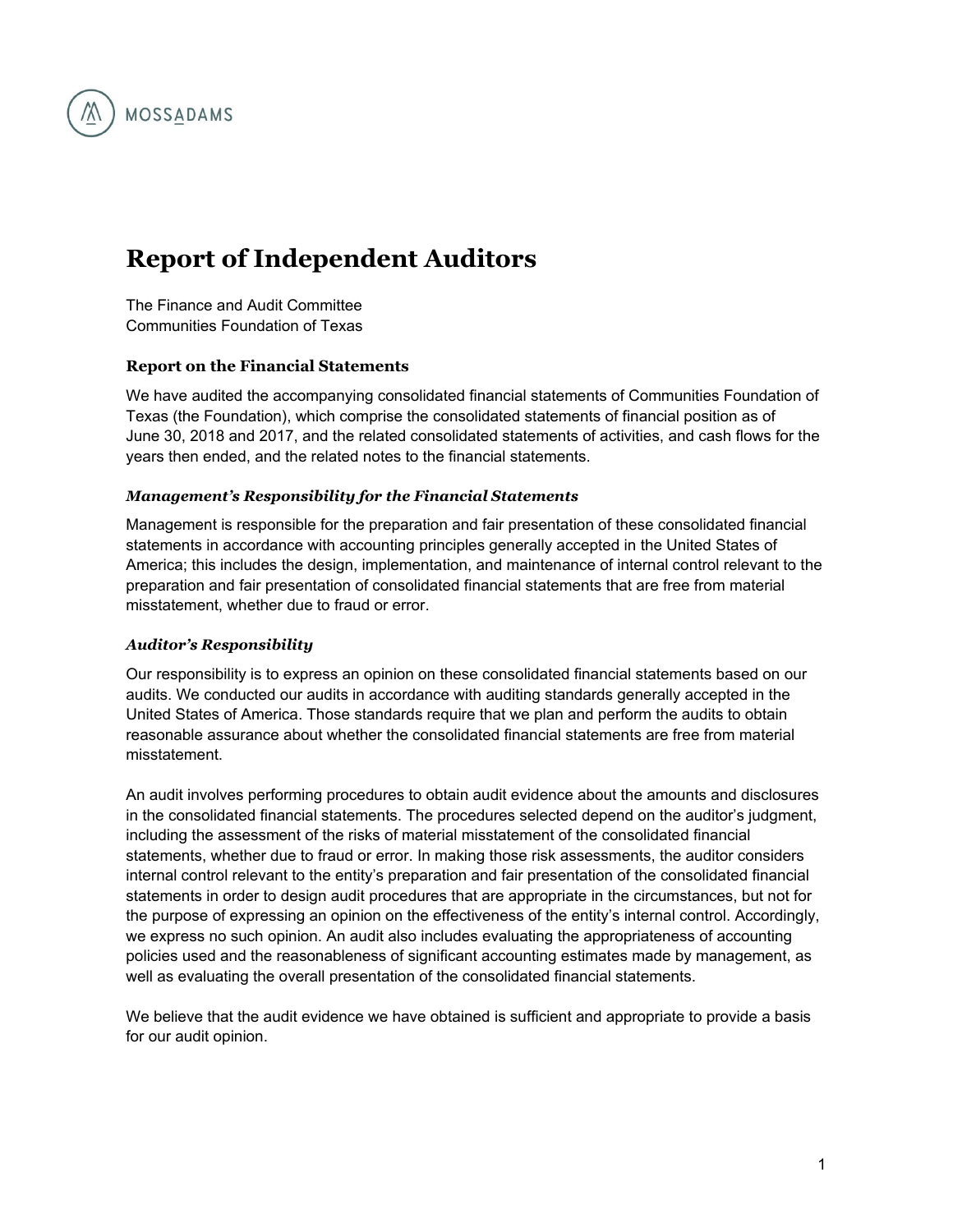#### *Opinion*

In our opinion, the consolidated financial statements referred to above present fairly, in all material respects, the financial position of Communities Foundation of Texas as of June 30, 2018 and 2017, and the results of their change in their net assets and their cash flows for the years then ended in accordance with accounting principles generally accepted in the United States of America.

Moss Adams LLP

Dallas, Texas December 13, 2018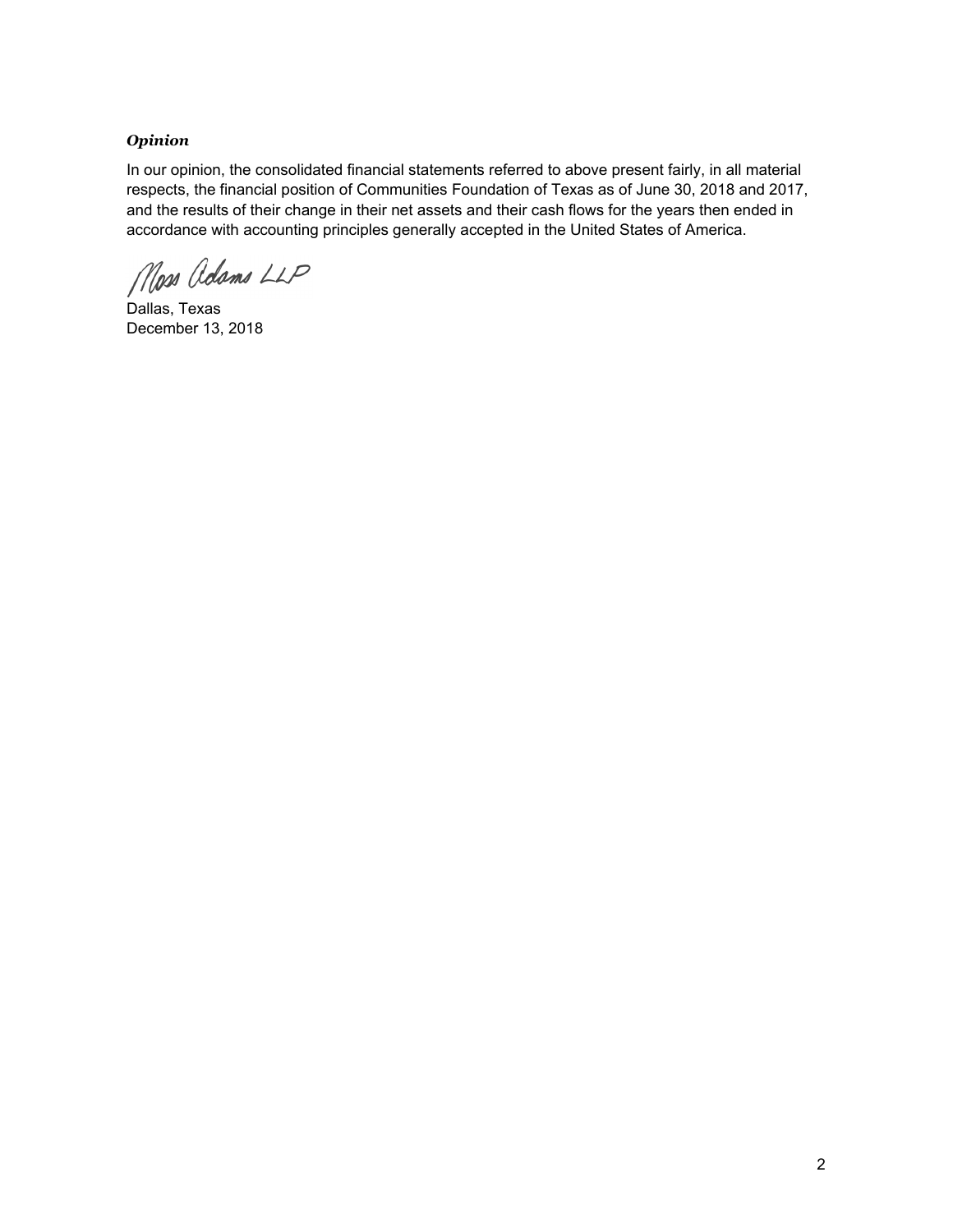## **Communities Foundation of Texas Consolidated Statements of Financial Position June 30, 2018 and 2017 Presented in 000's**

|                                                       | 2018         | 2017         |
|-------------------------------------------------------|--------------|--------------|
| <b>ASSETS</b>                                         |              |              |
| Cash and cash equivalents                             | \$<br>29,788 | \$<br>23,485 |
| Interest, dividends, and other receivables            | 1,487        | 1,395        |
| Contributions receivable                              | 11,848       | 9,681        |
| Investments                                           | 1,006,423    | 978,762      |
| Beneficial interest in charitable remainder trusts    | 6,643        | 6,733        |
| Real estate held for investment                       | 322          | 322          |
| Real estate held for sale                             | 6,367        | 14,873       |
| Other investments                                     | 15,508       | 15,449       |
| Property and equipment, net                           | 46,573       | 46,172       |
| Other assets                                          | 1,440        | 1,304        |
| <b>Total assets</b>                                   | \$1,126,399  | \$1,098,176  |
| <b>LIABILITIES AND NET ASSETS</b>                     |              |              |
| Liabilities                                           |              |              |
| Accounts payable and accrued liabilities              | \$<br>1,491  | \$<br>2,213  |
| Grants payable                                        | 27,969       | 28,459       |
| Funds held for others                                 | 37,510       | 35,274       |
| Deferred revenue                                      | 281          | 307          |
| Liabilities associated with split-interest agreements | 3,583        | 3,474        |
| <b>Total liabilities</b>                              | 70,834       | 69,727       |
|                                                       |              |              |
| <b>Net Assets</b>                                     |              |              |
| Unrestricted                                          | 823,682      | 809,432      |
| Unrestricted, board-designated endowments             | 24,007       | 23,484       |
| <b>Total unrestricted</b>                             | 847,689      | 832,916      |
| Temporarily restricted                                | 203,494      | 191,151      |
| Permanently restricted                                | 4,382        | 4,382        |
| Total net assets                                      | 1,055,565    | 1,028,449    |
| Total liabilities and net assets                      | \$1,126,399  | \$1,098,176  |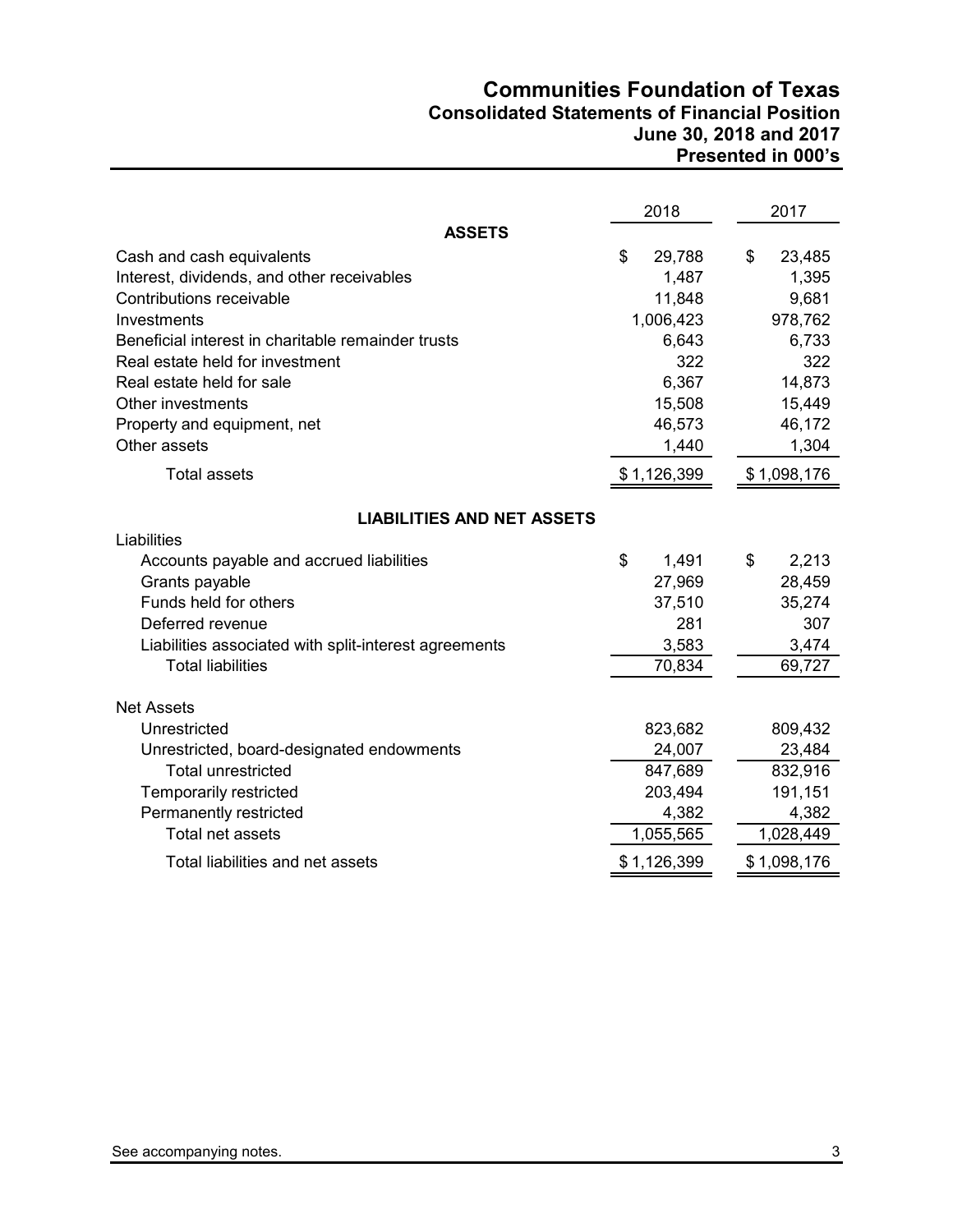# **Communities Foundation of Texas Consolidated Statement of Activities Year Ended June 30, 2018 Presented in 000's**

|                                              | June 30, 2018 |              |    |             |    |             |    |             |
|----------------------------------------------|---------------|--------------|----|-------------|----|-------------|----|-------------|
|                                              |               |              |    | Temporarily |    | Permanently |    |             |
|                                              |               | Unrestricted |    | Restricted  |    | Restricted  |    | Total       |
| <b>REVENUES AND GAINS</b>                    |               |              |    |             |    |             |    |             |
| Contributions                                | \$            | 58,742       | \$ | 14,207      | \$ |             | \$ | 72,949      |
| Investment income, net                       |               | 54,139       |    | 11,374      |    |             |    | 65,513      |
| Loss on real estate held for sale            |               | (2,872)      |    |             |    |             |    | (2,872)     |
| Change in value of split-interest agreements |               | (204)        |    | 320         |    |             |    | 116         |
| Other income                                 |               | 10,408       |    | 575         |    |             |    | 10,983      |
| Reclassifications - donor directed           |               | (4,655)      |    | 4,655       |    |             |    |             |
| Net assets released from restrictions        |               | 18,788       |    | (18, 788)   |    |             |    |             |
| Total revenues and gains                     |               | 134,346      |    | 12,343      |    |             |    | 146,689     |
| <b>GRANTS AND EXPENSES</b>                   |               |              |    |             |    |             |    |             |
| Programs:                                    |               |              |    |             |    |             |    |             |
| Grants                                       |               | 94.875       |    |             |    |             |    | 94,875      |
| Other                                        |               | 10,103       |    |             |    |             |    | 10,103      |
| Supporting activities:                       |               |              |    |             |    |             |    |             |
| General and administrative expenses:         |               |              |    |             |    |             |    |             |
| <b>Communities Foundation of Texas</b>       |               | 8.598        |    |             |    |             |    | 8,598       |
| Supporting organizations                     |               | 3,508        |    |             |    |             |    | 3,508       |
| Development                                  |               | 2,489        |    |             |    |             |    | 2,489       |
| Total grants and expenses                    |               | 119,573      |    |             |    |             |    | 119,573     |
| <b>CHANGE IN NET ASSETS</b>                  |               | 14,773       |    | 12,343      |    |             |    | 27,116      |
| <b>NET ASSETS</b>                            |               |              |    |             |    |             |    |             |
| Beginning of year                            |               | 832,916      |    | 191,151     |    | 4,382       |    | 1,028,449   |
| End of year                                  |               | \$847,689    |    | 203,494     | S  | 4,382       |    | \$1,055,565 |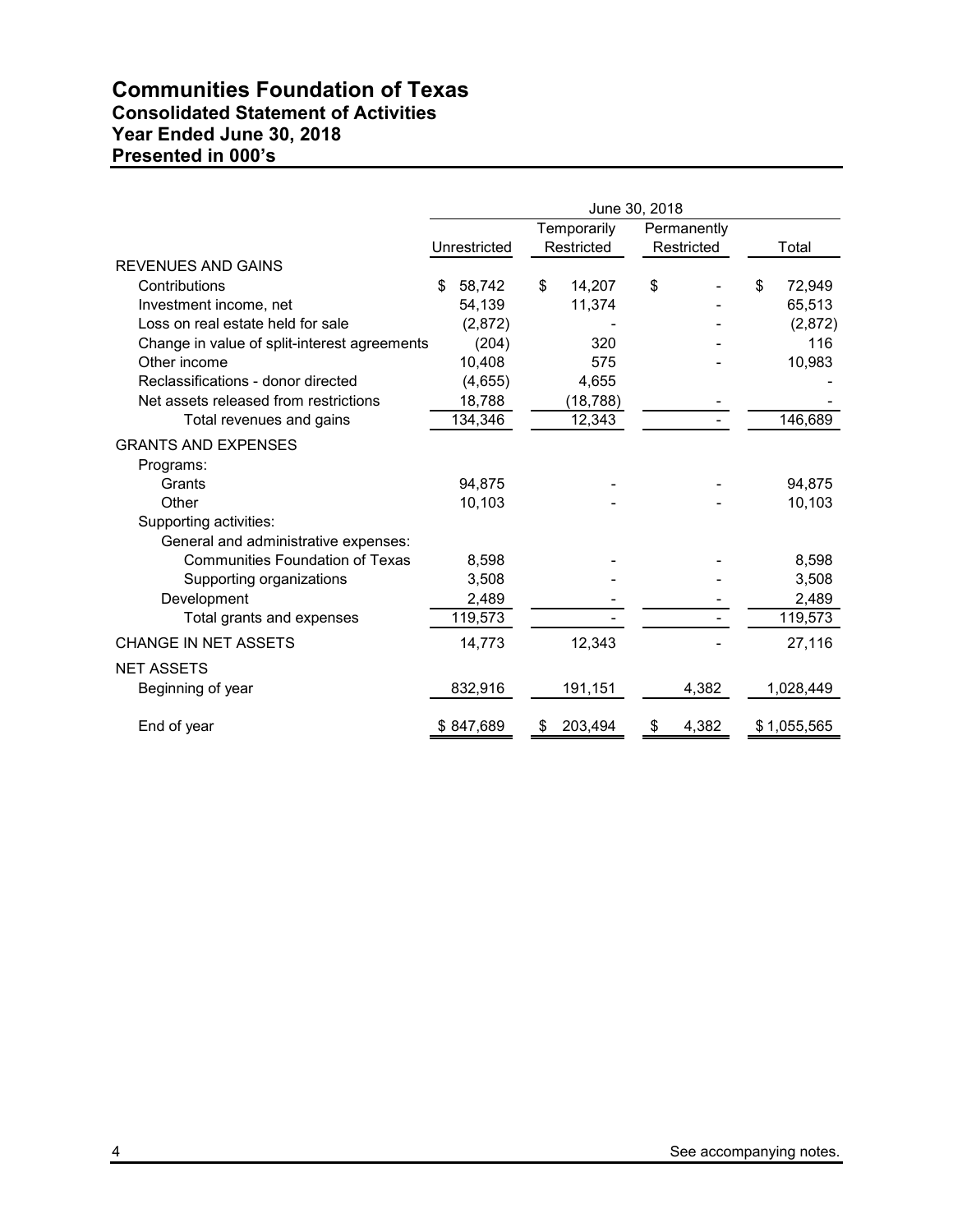# **Communities Foundation of Texas Consolidated Statement of Activities Year Ended June 30, 2017 Presented in 000's**

|                                              | June 30, 2017 |              |             |            |             |            |    |             |
|----------------------------------------------|---------------|--------------|-------------|------------|-------------|------------|----|-------------|
|                                              |               |              | Temporarily |            | Permanently |            |    |             |
|                                              |               | Unrestricted |             | Restricted |             | Restricted |    | Total       |
| <b>REVENUES AND GAINS</b>                    |               |              |             |            |             |            |    |             |
| Contributions                                | S             | 49,989       | \$          | 12,834     | \$          |            | \$ | 62,823      |
| Investment income, net                       |               | 80,345       |             | 17,559     |             |            |    | 97,904      |
| Gain on real estate held for sale            |               | 11,692       |             |            |             |            |    | 11,692      |
| Change in value of split-interest agreements |               | (87)         |             | 534        |             |            |    | 447         |
| Other income                                 |               | 9,816        |             | 242        |             |            |    | 10,058      |
| Reclassifications - donor directed           |               | (2,955)      |             | 2,955      |             |            |    |             |
| Net assets released from restrictions        |               | 11,331       |             | (11, 331)  |             |            |    |             |
| Total revenues and gains                     |               | 160,131      |             | 22,793     |             |            |    | 182,924     |
| <b>GRANTS AND EXPENSES</b>                   |               |              |             |            |             |            |    |             |
| Programs:                                    |               |              |             |            |             |            |    |             |
| Grants                                       |               | 81,297       |             |            |             |            |    | 81,297      |
| Other                                        |               | 9,151        |             |            |             |            |    | 9,151       |
| Supporting activities:                       |               |              |             |            |             |            |    |             |
| General and administrative expenses:         |               |              |             |            |             |            |    |             |
| <b>Communities Foundation of Texas</b>       |               | 11,515       |             |            |             |            |    | 11,515      |
| Supporting organizations                     |               | 3,688        |             |            |             |            |    | 3,688       |
| Development                                  |               | 2,209        |             |            |             |            |    | 2,209       |
| Total grants and expenses                    |               | 107,860      |             |            |             |            |    | 107,860     |
| CHANGE IN NET ASSETS                         |               | 52,271       |             | 22,793     |             |            |    | 75,064      |
| <b>NET ASSETS</b>                            |               |              |             |            |             |            |    |             |
| Beginning of year                            |               | 780,645      |             | 168,358    |             | 4,382      |    | 953,385     |
| End of year                                  |               | \$832,916    |             | \$191,151  | \$          | 4,382      |    | \$1,028,449 |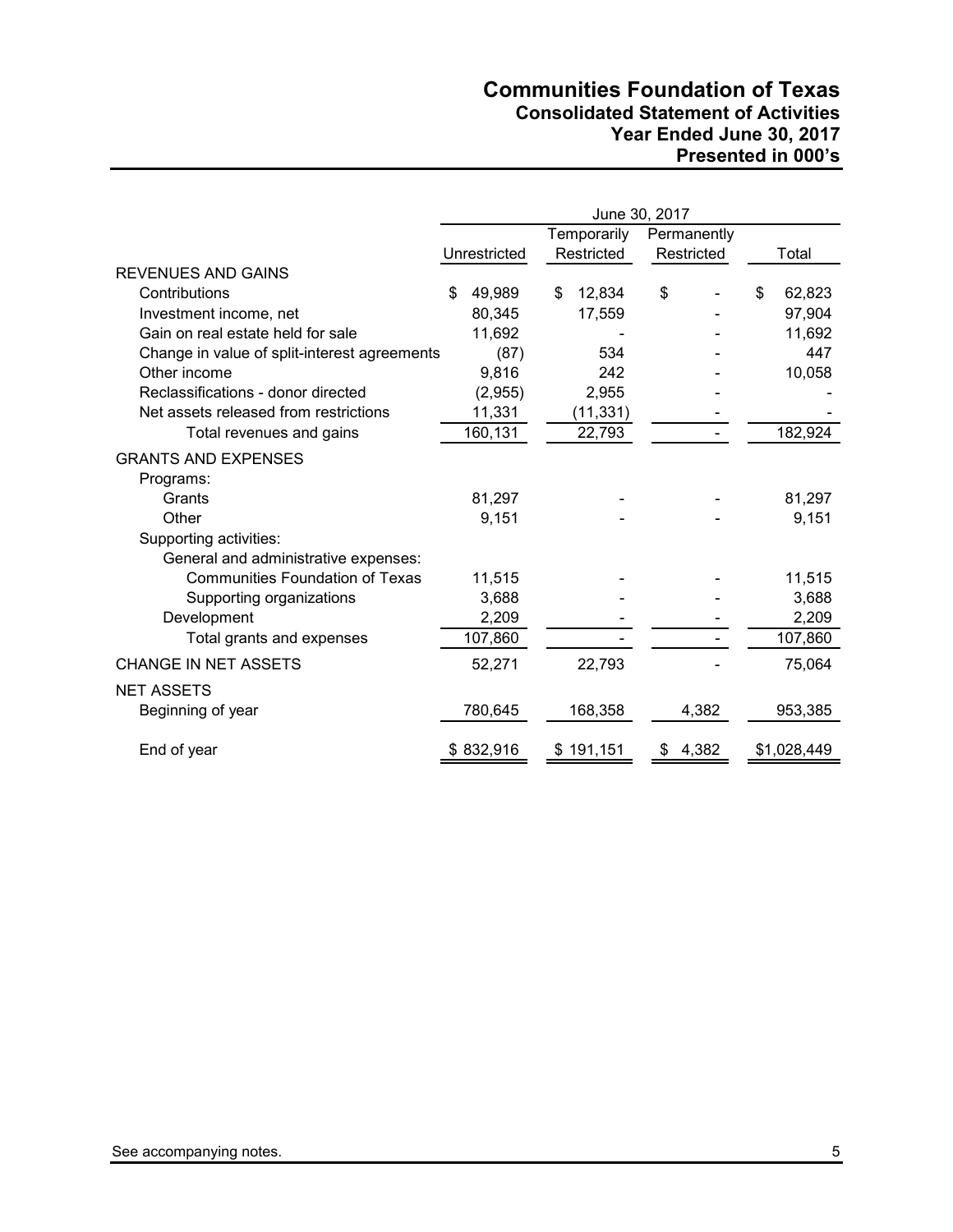# **Communities Foundation of Texas Consolidated Statements of Cash Flows Years Ended June 30, 2018 and 2017 Presented in 000's**

|                                                                      | 2018         | 2017         |
|----------------------------------------------------------------------|--------------|--------------|
| <b>OPERATING ACTIVITIES</b>                                          |              |              |
| Change in net assets                                                 | \$<br>27,116 | \$<br>75,064 |
| Adjustments to reconcile change in net assets to net cash            |              |              |
| used in operating activities:                                        |              |              |
| Depreciation                                                         | 1,728        | 1,911        |
| Amortization of discount on grants payable                           | (134)        | (144)        |
| Discount on contribution receivable                                  | (137)        |              |
| Net gain on investments                                              | (58, 618)    | (91, 611)    |
| Change in value of split interest agreements                         | (116)        | (447)        |
| Gain on partnership                                                  |              | (278)        |
| Change in cash surrender value of life insurance policies            |              | (2)          |
| Loss (gain) on sale of real estate                                   | 1,047        | (11, 692)    |
| Impairment on real estate held for sale<br>Noncash contributions     | 1,825        |              |
| Proceeds from sales of noncash contributions                         | (26, 219)    | (15, 380)    |
| Write off of uncollectible accounts                                  | 384          | 9,870        |
| Changes in operating assets and liabilities:                         |              |              |
| Contributions, interest, dividends, and other receivables            | (2, 455)     | 1,936        |
| Other assets                                                         | (136)        | (64)         |
| Accounts payable and accrued liabilities                             | (722)        | 1,004        |
| Grants payable                                                       | (407)        | (8, 537)     |
| Funds held for others                                                | (159)        | (597)        |
| Liabilities associated with split-interest agreements                | 204          | 172          |
| Net cash used in operating activities                                | (56, 799)    | (38, 795)    |
|                                                                      |              |              |
| <b>INVESTING ACTIVITIES</b>                                          |              |              |
| Purchases of investments                                             | (299, 325)   | (260, 667)   |
| Proceeds from the sales of investments                               | 357,930      | 290,507      |
| Purchases of property and equipment                                  | (2, 129)     | (1, 556)     |
| Proceeds from sales of real estate                                   | 5,634        | 5,002        |
| Proceeds from sales of other investments                             | 607          |              |
| Net cash provided by investing activities                            | 62,717       | 33,286       |
| <b>FINANCING ACTIVITIES</b>                                          |              |              |
| Distribution from beneficial interest in charitable remainder trusts | 385          | 284          |
| NET INCREASE (DECREASE) IN CASH AND CASH EQUIVALENTS                 | 6,303        | (5, 225)     |
| CASH AND CASH EQUIVALENTS                                            |              |              |
| Beginning of year                                                    | 23,485       | 28,710       |
| End of year                                                          | \$<br>29,788 | \$<br>23,485 |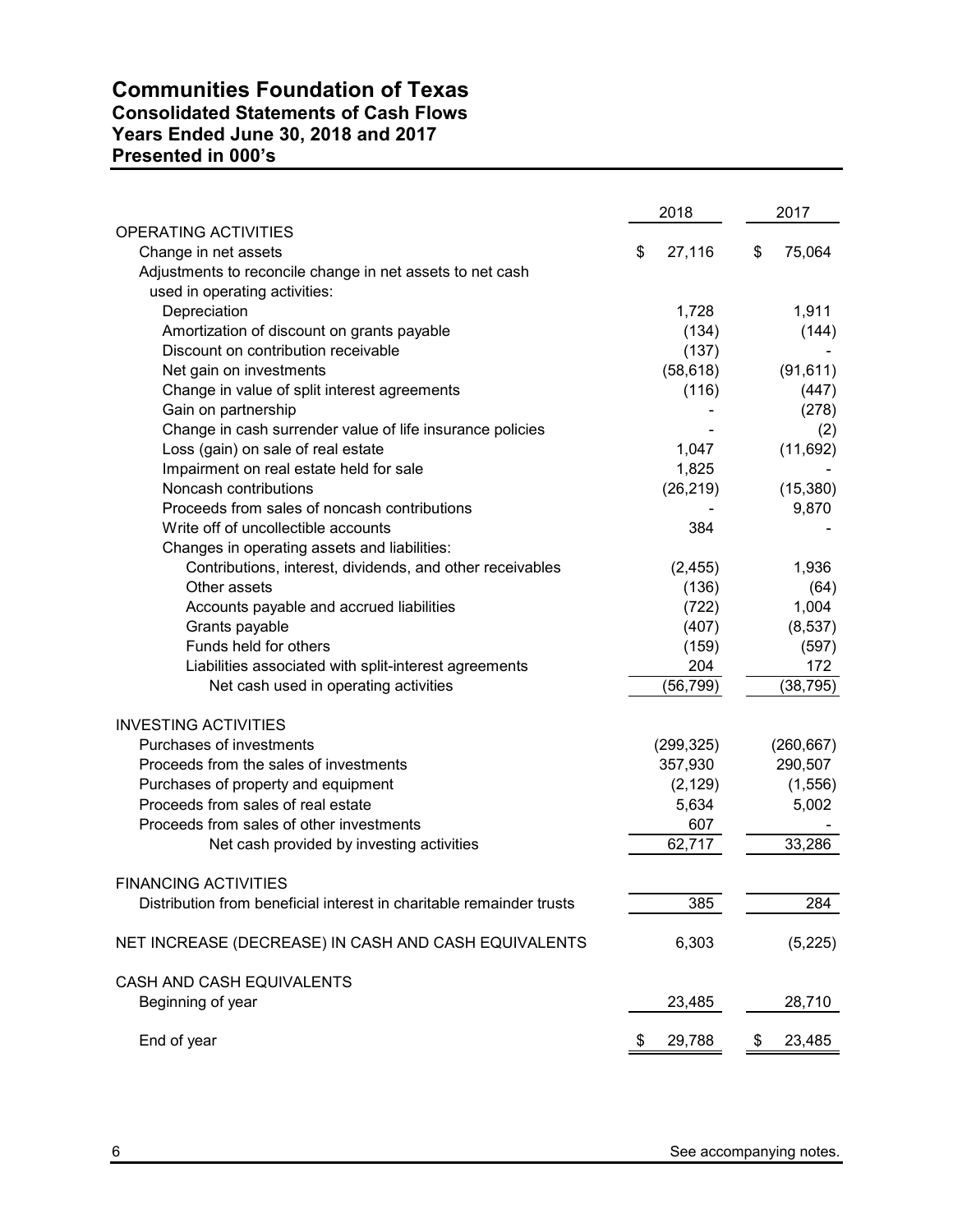|                                                       | 2018 |       |  | 2017   |
|-------------------------------------------------------|------|-------|--|--------|
| Taxes paid                                            |      |       |  | 2.961  |
| Net realized and unrealized gains on agency funds     |      | 2,395 |  | 3,559  |
| Noncash contributions of investments                  |      | 2.527 |  | 14,639 |
| Noncash contributions of other investments            |      | 592   |  | 429    |
| Noncash contributions of other assets                 |      |       |  |        |
| Noncash contributions of charitable remainder trust   |      | 300   |  | 303    |
| Noncash partial conversion of a receivable to a grant |      | 51    |  |        |

#### SUPPLEMENTAL DISCLOSURES OF CASH FLOW INFORMATION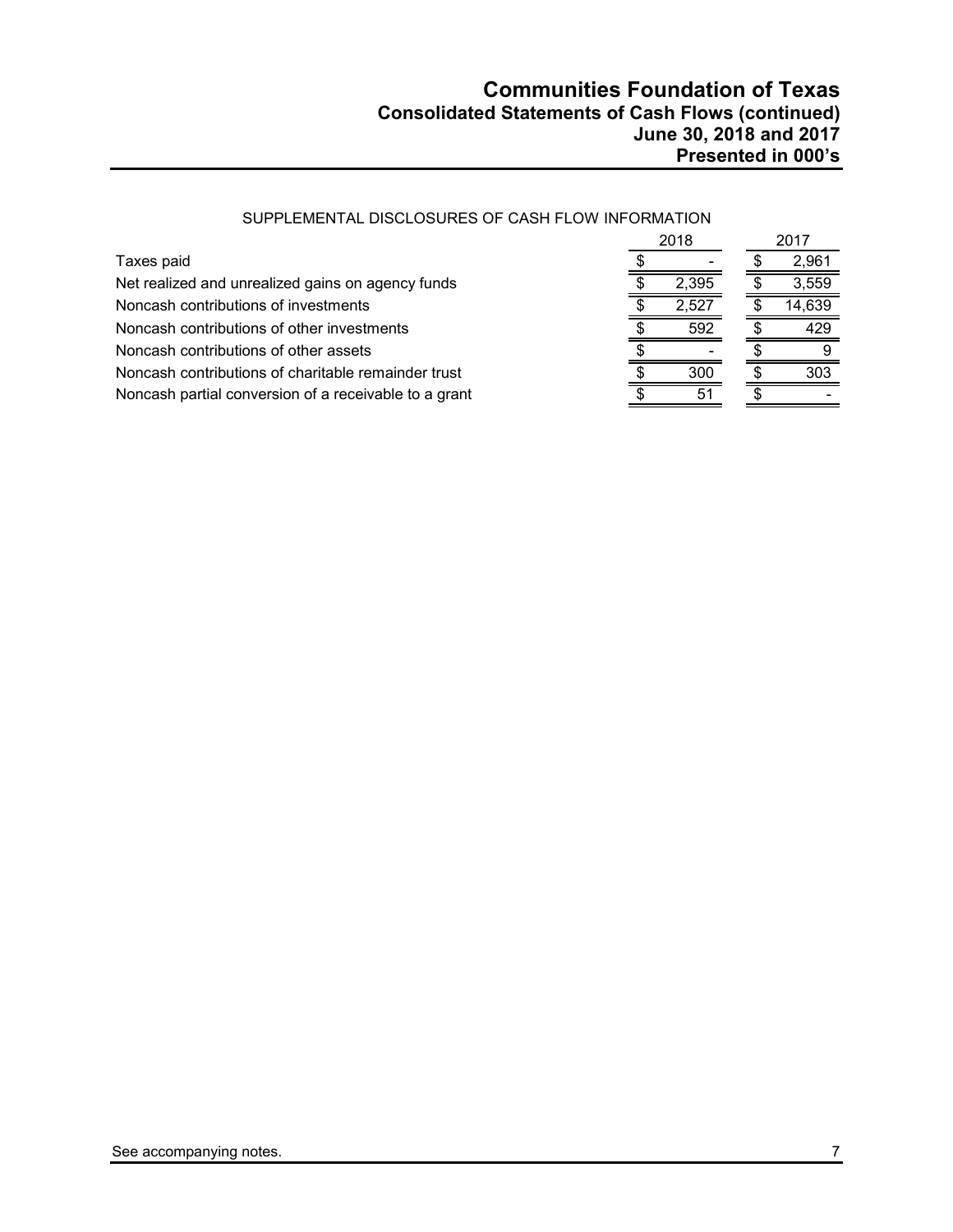## **Note 1 – Summary of Significant Accounting Policies**

#### **General Purpose and Activities**

Communities Foundation of Texas (the Community Foundation) is a nonprofit Texas corporation with no capital stock and is classified by the Internal Revenue Service as tax- exempt under Section 501(c)(3) and as a non-private foundation under Section 509(a)(1) of the Internal Revenue Code of 1986. The Community Foundation administers more than 1,000 funds comprised of donor advised, non-donor advised, trusts and endowment funds established with an instrument of gift.

The Community Foundation is committed to serving charitable needs both domestically and abroad through charitable grants and services at the discretion of the Board of Trustees.

In addition, the Community Foundation administers the Educate Texas program, a significant program that provides grants and support to Texas schools as well as North Texas Giving Day, a significant regional on-line event.

#### **Reporting Entity**

The consolidated financial statements include the Community Foundation and the W.W. Caruth, Jr. Foundation, The Nancy Ann Hunt Foundation, The Ruth Foundation, and The Robert and Nancy Dedman Foundation (the Supporting Organizations). The Supporting Organizations are consolidated with the Community Foundation in the accompanying financial statements because the Community Foundation has an economic interest in the organizations, serves as trustee and/ or controls the affiliated organizations' boards of directors. The consolidated financial statements also include the accounts and activities of Flora Street, LLC (and its wholly owned entities Flora Street Retail, LLC and Flora Street Retail 1-2, LLC), Expressway Central Control Company, Inc., Florida Central Control, Inc., Suncoast Central Control, LLC, Texas Central Control, LLC, Caruth Building Services, Inc., Medallion Center Partners, LP, and Medallion Center Partners GP, LLC. The primary purpose of these entities is to hold and manage real estate properties and other investments on behalf of the Community Foundation and certain Supporting Organizations. The Community Foundation, the Supporting Organizations, and all other consolidated entities are collectively referred to as the Foundation throughout these financial statements. All significant inter-organization transactions have been eliminated.

#### **Basis of Presentation**

The Foundation follows the Financial Accounting Standards Board (FASB) Accounting Standards Codification (ASC). The ASC is the single source of authoritative guidance for accounting principles general accepted in the United States of America (U.S. GAAP) for nongovernmental entities. The Foundation's consolidated financial statements have been prepared on the accrual basis of accounting and to ensure the observance of limitations and restrictions placed on the use of available resources, the Foundation maintains its accounts in accordance with the principles and practices of fund accounting. The accompanying consolidated financial statements are presented on the basis of unrestricted, temporarily restricted, and permanently restricted net assets.

#### **Estimates**

The preparation of financial statements requires management to make estimates and assumptions that affect certain reported amounts of assets and liabilities and disclosures of contingent assets and liabilities at the date of the consolidated financial statements and the reported amounts of revenues and expenses for the period. Actual results could differ significantly from those estimates.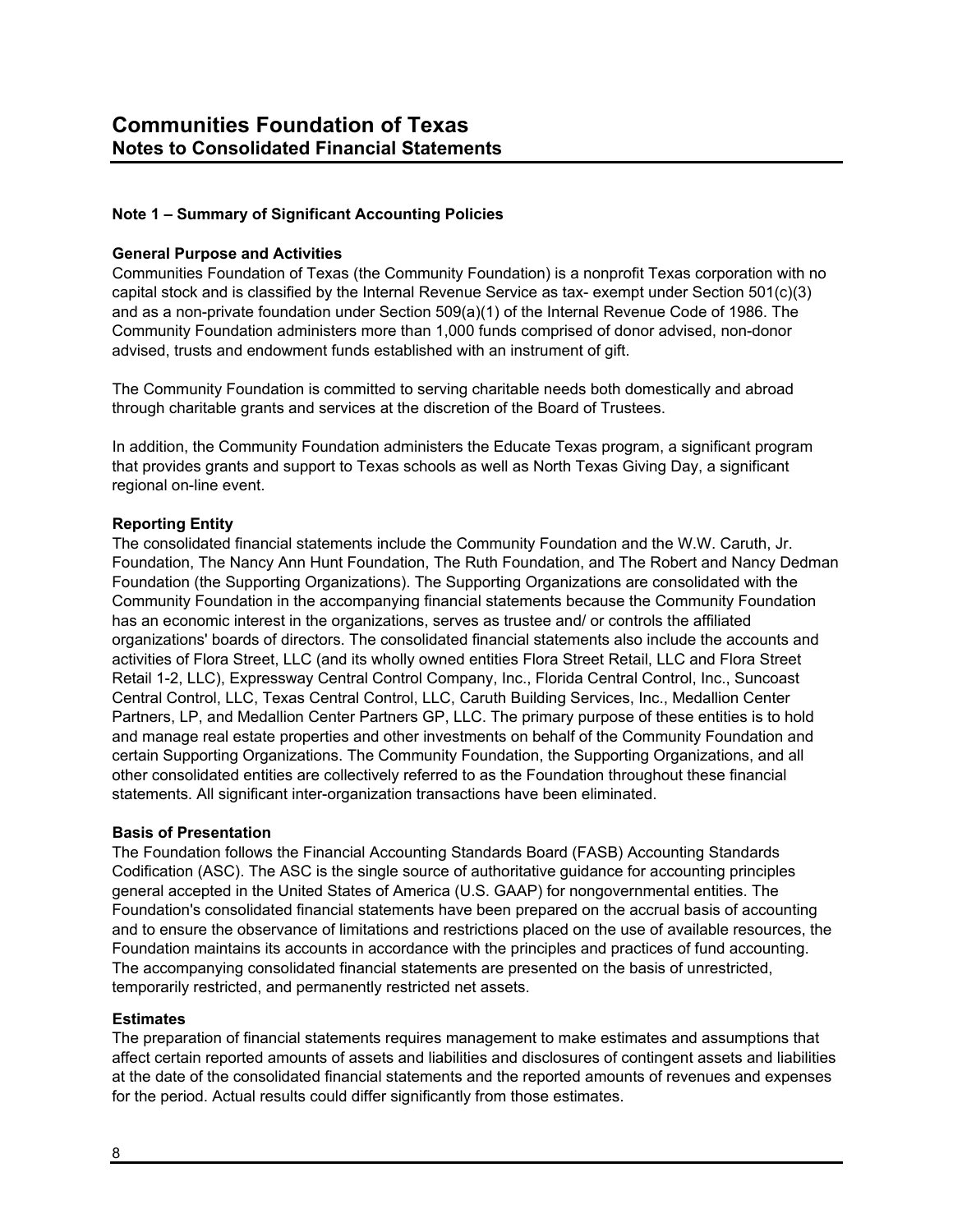#### **Significant Estimates**

Estimates that are particularly susceptible to significant change include the fair value of investments, beneficial interest in charitable remainder trusts, and contributions receivable and the related allowance for doubtful accounts. Due to the level of risk associated with these financial instruments, it is reasonably possible that changes in the values of the investments and beneficial interest will occur in the near term and that such changes could materially affect the amounts reported in the consolidated statements of financial position. Significant fluctuations in fair values could occur from year to year, and the amounts the Foundation will ultimately realize could differ materially. Management's estimate of contributions receivable and the related allowance for uncollectible amounts is based on consideration of all relevant available information and an analysis of the collectability of individual contributions at the financial statement date.

#### **Net Asset Classification**

As a community foundation, in accordance with United States Treasury Regulations, the Foundation possesses variance power. Variance power is the unilateral right to remove donor-imposed restrictions upon a gift in response to changed circumstances. The Foundation interprets this variance power to apply to endowment restrictions as well as purpose restrictions. This power is exercisable only in narrowly defined circumstances. Since this variance power is incorporated by reference in most gift instruments, the Foundation views its variance power as an explicit expression of donor intent.

The Board of Trustees, on the advice of legal counsel, has determined that the majority of the Foundation's endowment funds meet the definition of endowment funds under the Uniform Prudent Management of Institutional Funds Act of 2006 (UPMIFA) enacted by the State of Texas effective September 1, 2007 (TUPMIFA). Most of the Foundation's endowment contributions are received subject to the terms of a standard fund agreement. Under the terms of the standard fund agreement, the Board of Trustees has the ability to distribute as much of the corpus of any gift, devise, bequest or fund as the Board of Trustees, in its sole discretion, shall determine. As a result of the ability to distribute corpus, the Board of Trustees has determined that all endowment contributions received subject to the standard fund agreement, and subject to TUPMIFA, are classified as temporarily restricted until appropriated, at which time the appropriation is reclassified to unrestricted net assets. Generally, if the corpus of a contribution may at some future time become available for spending, it is recorded as temporarily restricted. If the corpus never becomes available for spending (i.e., variance power is not specifically incorporated in the gift instrument), it will be reported as permanently restricted.

In accordance with TUPMIFA, the Foundation considers the following factors in making a determination to appropriate or accumulate donor-restricted endowment funds:

- The duration and preservation of the fund
- The purposes of the Foundation and the donor-restricted endowment fund
- **General economic conditions**
- The possible effect of inflation and deflation
- The expected total return from income and the appreciation of investments
- Other resources of the Foundation
- The investment policies of the Foundation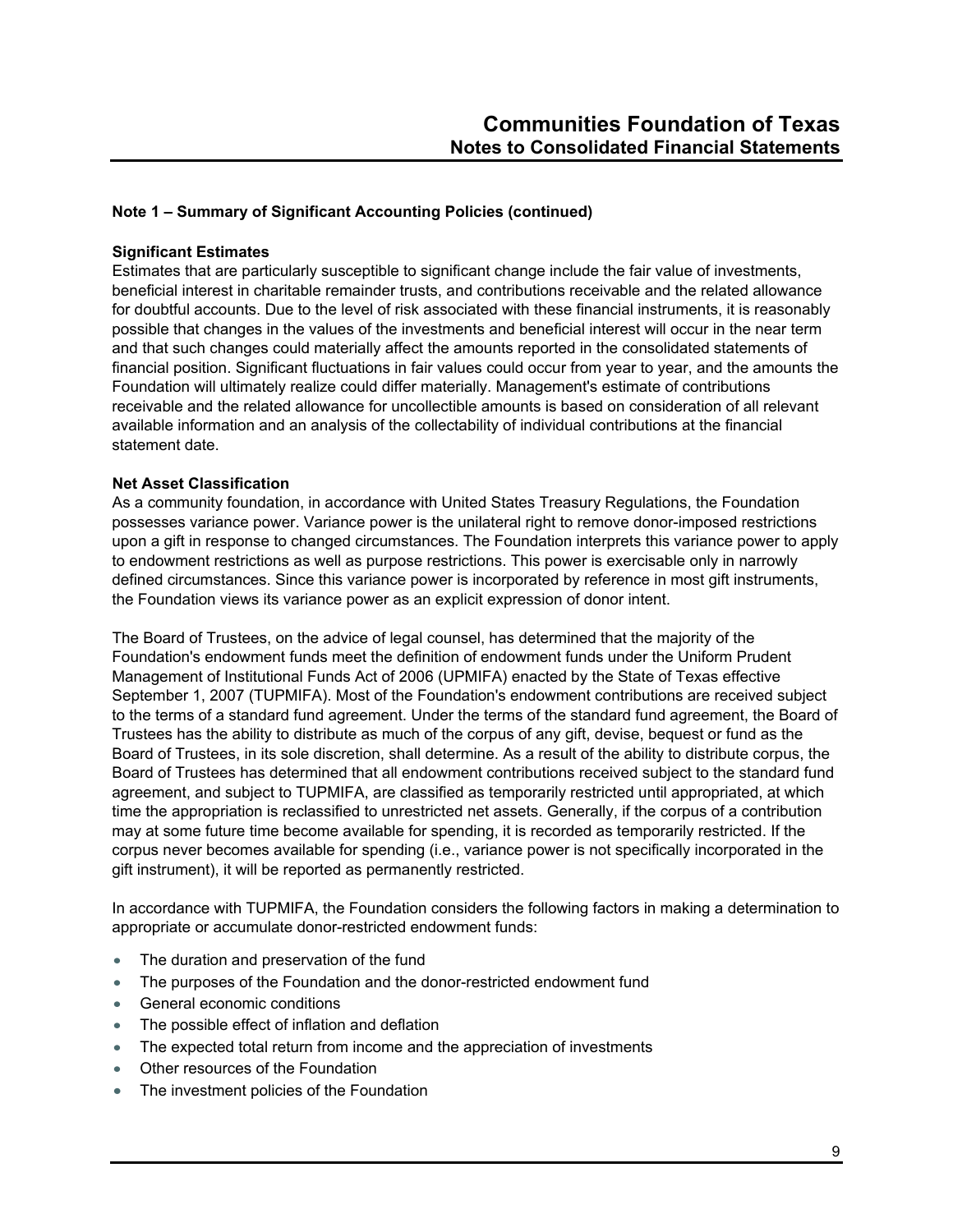In addition to donor-imposed endowment restrictions, all contributions received with donor imposed time restrictions are classified as temporarily restricted until the payments are received unless the respective gift is specifically designated for use in the current period by the donor. Contributions received under splitinterest agreements, except for charitable gift annuities, are also classified as temporarily restricted due to the implied time restriction on the use of such assets.

#### **Endowment Investment and Spending Policies**

The Foundation has adopted investment and spending policies for endowments that attempt to provide a predictable stream of funding to programs supported by its endowments. The Foundation's investment and spending policies work together to achieve this objective. The current long-term return objective is compared to a similarly weighted benchmark representing appropriate market-based indices. The performance is also compared to the general inflation rate as measured by the Consumer Price Index. The Foundation targets a diversified asset allocation that places a greater emphasis on equity-based investments to achieve its long-term return objectives within prudent risk parameters.

The spending policy calculates the amount of money annually distributed from the Foundation's various endowment funds. The spending policy is to distribute an amount not greater than 4.5 percent of the average preceding 16 quarters net asset balance in the fund at June 30, 2018 and 2017.

#### **Contribution Revenue Recognition**

Contributions are recognized as revenue when they are received or unconditionally promised. Bequests are recognized as contribution revenue at the date the will is declared valid by the probate court and the amount to be received by the Foundation can be estimated. Conditional promises to give are not recognized until the conditions on which they depend are substantially met.

Contributions of assets other than cash are recorded at their estimated fair value on the gift date. Contributions to be received after one year are recorded at the present value of their estimated future cash flows using a discount rate that is commensurate with the risks involved. Amortization of the discount is recorded as additional contribution revenue in the same net asset class and fund as the original contribution.

The Foundation reports gifts of cash and other assets as restricted support when they are received under gift instruments with donor stipulations that limit their use (i.e. gifts without variance power) and/or time restrictions (including implied time restrictions). When a restriction expires, that is, when a stipulated time restriction ends or donor restriction is accomplished, temporarily restricted net assets are reclassified to unrestricted net assets and reported in the consolidated statements of activities as net assets released from restriction.

#### **Net Assets Released from Restrictions**

Net assets released from restrictions are net asset reclassifications that result from fulfillment of the purposes for which the net assets were restricted and/or restrictions which expired with the passage of time.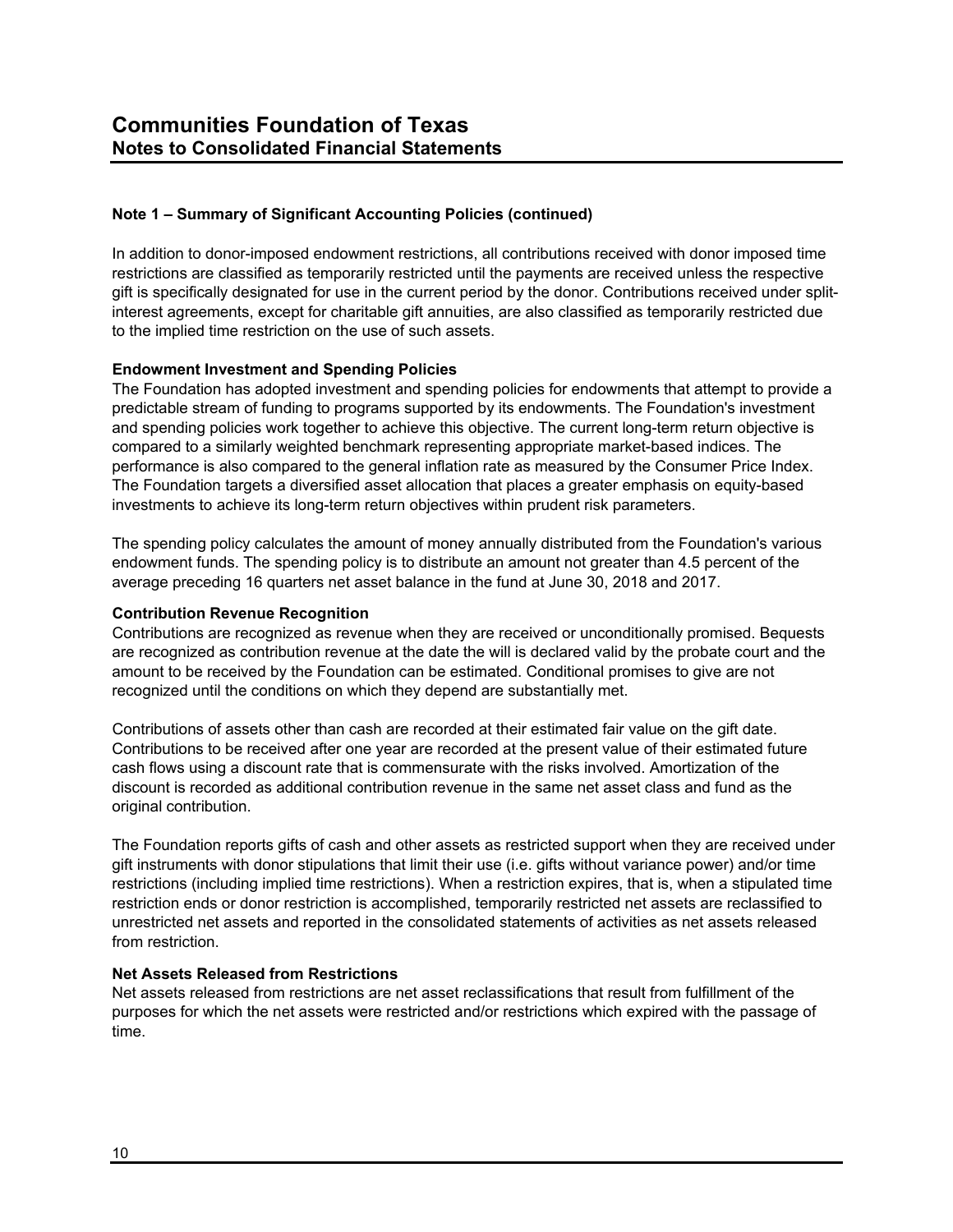#### **Reclassifications-Donor Directed**

Donor-directed reclassifications are net asset reclassifications that occur when a donor withdraws or court action removes previously imposed restrictions, when a donor imposes restrictions on otherwise unrestricted net assets, when a donor changes or modifies their existing restriction, and/or when an existing donor restriction requires certain amounts to be reclassified.

#### **Cash and Cash Equivalents**

Cash and cash equivalents consist of highly liquid investments with an original maturity of three months or less when purchased, excluding cash equivalent funds held in the Foundation's investment portfolio.

#### **Investments**

The Foundation reports investments at fair value. In accordance with U.S. GAAP, certain investments are measured at fair value using the net asset value per share (or its equivalent) practical expedient. The practical expedient allows for the use of net asset value (NAV), either as reported by the investee fund or as adjusted by Foundation management. All unrealized gains and losses related to the investment portfolio are included in the change in net assets in the consolidated statements of activities. Realized gains and losses are computed on the average cost basis.

#### **Beneficial Interest in Charitable Remainder Trusts**

Beneficial interest in charitable remainder trusts represents the amount held for the benefit of the Foundation under irrevocable trust agreements between donors and third-party trustees and are carried at fair value in the consolidated statements of financial position (see Note 5). The Foundation estimates the fair value of the interest annually and recognizes any changes in the fair value as a change in value of split-interest agreements in the consolidated statements of activities.

#### **Property and Equipment**

Property and equipment are recorded at estimated fair value at the date of donation or at cost, if purchased. The Foundation capitalizes all contributions or purchases of equipment with an original cost basis of \$2,500 or more. Depreciation is recorded using the straight-line method based on expected useful lives ranging from three to 40 years. The Foundation records impairments of its property and equipment when it becomes probable that the carrying value of the assets will not be fully recovered over the estimated useful life. Impairments are recorded to reduce the carrying value of the assets to their net realizable value based on facts and circumstances at the time of the determination. No property or equipment impairments were recorded for the years ended June 30, 2018 and 2017.

#### **Cash Surrender Value of Life Insurance Policies**

Cash surrender value of life insurance is recorded at the amount that can be realized at the date of the consolidated statements of financial position and are included in other assets in the consolidated statements of financial position.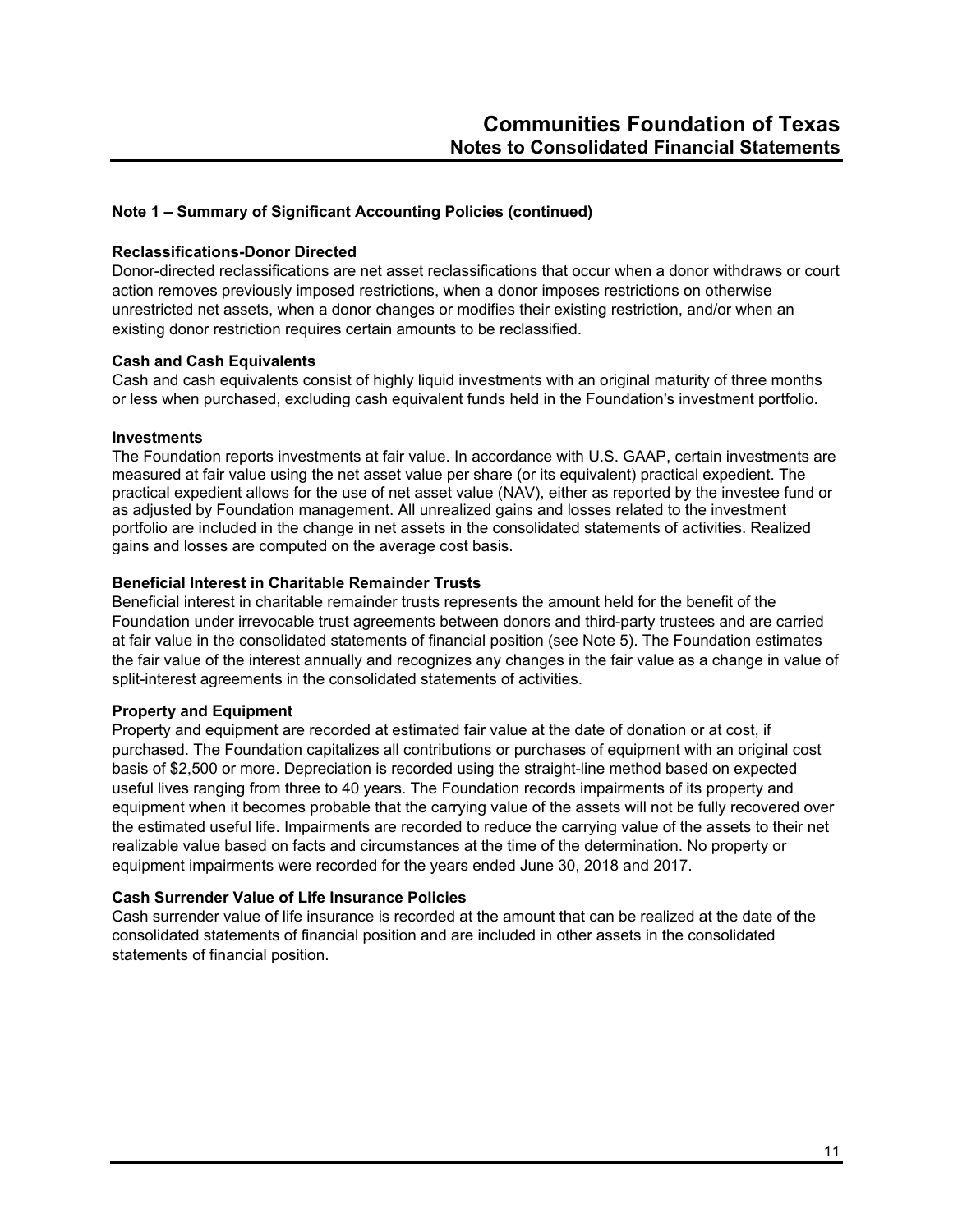#### **Real Estate Held for Investment**

Real estate investments are stated at the lower of historical cost, if purchased, or fair value at the date of donation. The Foundation's investments in real estate consist of properties held for leasing and/or other investment purposes. Periodic fair value appraisals are made as deemed necessary based on economic conditions and management discretion.

#### **Real Estate Held for Sale**

The Foundation measures assets held for sale at the lower of its carrying amount or fair value less cost to sell. Gains or losses are recognized for any subsequent changes to fair value less cost to sell. Property is classified as held for sale when (1) management with the appropriate authority commits to a plan to sell the asset, (2) the asset is available for immediate sale in its present condition, (3) an active program to locate a buyer and other actions required to complete the plan have been initiated, (4) the sale of the property or asset within one year is probable and will qualify for accounting purposes as a sale, (5) the asset is being actively marketed for sale at a price that is reasonable in relation to its current fair value and (6) actions required to complete the plan of sale indicate that it is unlikely that significant changes to the plan will be made or that the plan will be withdrawn. Assets held for sale are not depreciated.

In order to maximize the Foundation's earnings and grow the assets available for distribution over time, the Foundation determined that certain real estate assets should be sold and the proceeds used to purchase additional investments. At June 30, 2018 and 2017, parcels of land with carrying values of approximately \$6,367,000 and \$14,873,000, respectively, were being marketed for sale.

#### **Other Investments**

Other investments consist of equity interests in privately held corporations, limited partnerships and limited liability companies which do not have readily determinable fair values. These investments are carried under the equity method or at cost (or fair value at the time of donation) in the consolidated financial statements. The Foundation evaluates its ownership interest and ability to exercise significant influence over an entity in determining whether to carry the investment under the equity method or at cost at the time of purchase or donation. Under the equity method, the interest's carrying amount is (1) increased for the Foundation's proportionate share of earnings or (2) decreased for the Foundation's proportionate share of losses and distributions received. Investments carried at cost are evaluated for impairment when whenever events or circumstances indicate that the carrying value may not be recoverable. See Note 13 for additional information regarding the Foundation's other investments.

#### **Impairment of Long-Lived Assets**

The Foundation reviews long-lived assets, including property and equipment, and limited partnership and limited liability company interests, for impairment whenever events or changes in circumstances indicate that the carrying value of the assets may not otherwise be recoverable. In connection with this review, the Foundation also re-evaluates applicable periods of depreciation and amortization for these assets. The Foundation assesses the recoverability by determining whether the carrying value of the related asset will be recovered through the projected undiscounted future cash flows of the asset. If the Foundation determines that the carrying value of the asset may not be recoverable, it measures any impairment based on the asset's fair value as compared to the asset's carrying value. Once impairment is recognized the asset will not be written back to cost, even if the asset or investment subsequently increases in fair value. The Foundation recorded approximately \$1,825,000 and \$0 of impairment on real estate held for sale at June 30, 2018 and 2017, respectively.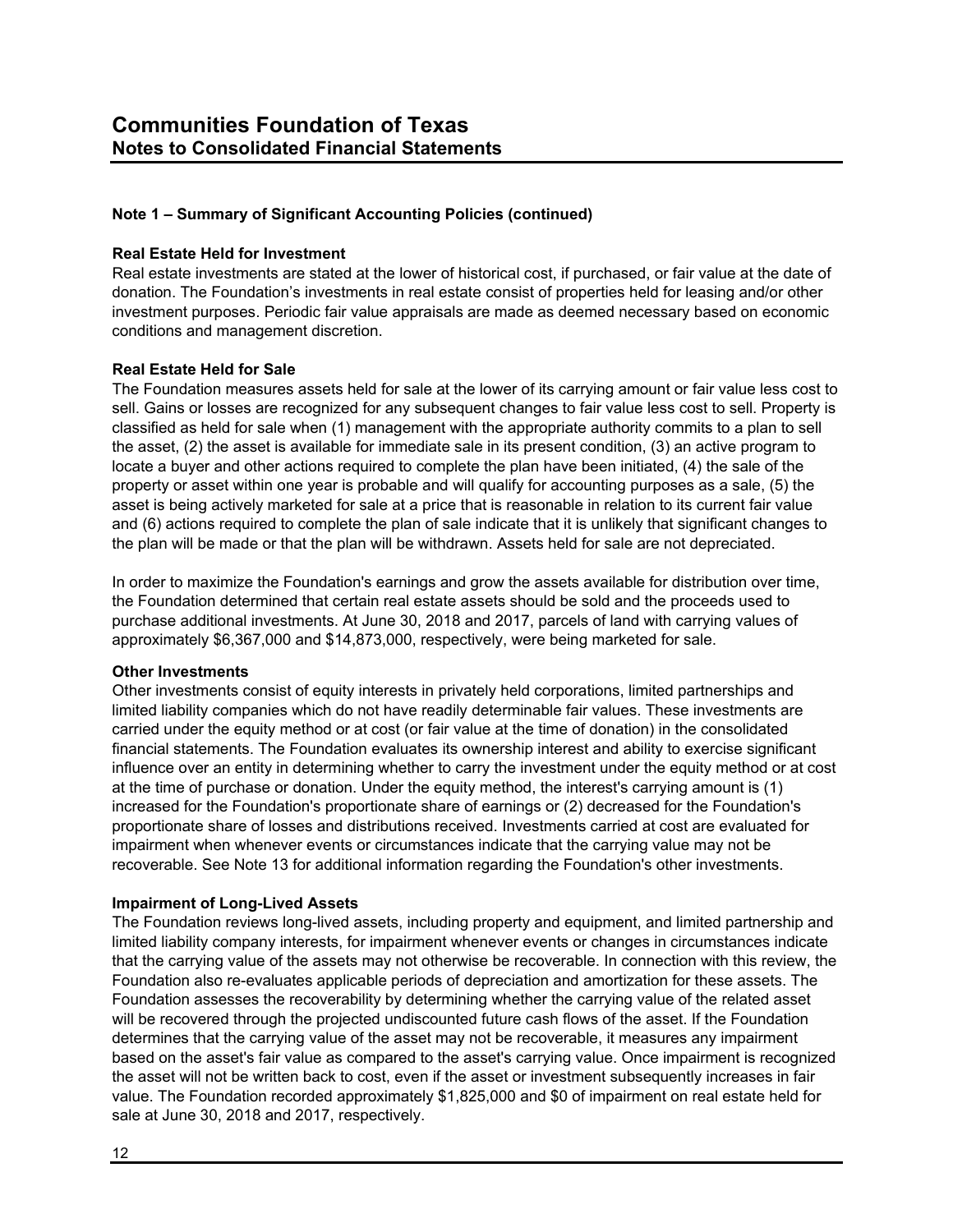## **Funds Held for Others**

The Foundation accounts for assets that are received from a not-for-profit organization for the benefit of that not-for-profit organization, or one of its affiliated organizations, as a liability to the specified beneficiary concurrent with its recognition of the assets received. The Foundation maintains variance power and legal ownership over these funds. All asset transfers of this type, and the activity associated with those assets, are recognized as agency transactions and are not reflected in the consolidated statements of activities. In the consolidated statements of financial position, the assets held on behalf of the agency are included in cash and investments, and the related liability is classified as funds held for others. Assets and liabilities related to such funds totaled approximately \$37,510,000 and \$35,274,000 at June 30, 2018 and 2017, respectively.

#### **Split-Interest Agreements and Gift Annuities**

Under charitable remainder trust and annuity agreements, the Foundation pays annual benefits from the trust's assets over the term of the trust to third-party beneficiaries, with remaining trust assets at the end of the trust's term being distributed to the Foundation and/or other charities as directed by the trust instrument. Under charitable gift annuities, assets received are available for immediate use by the Foundation, and annual benefits paid from Foundation assets are distributed to third-party beneficiaries over the term of the agreement. See Note 5 for additional information regarding the Foundation's splitinterest agreements, including charitable gift annuities.

#### **Rental Revenue**

The Foundation, as a lessor, retains substantially all of the risks and benefits of ownership of the investment properties and accounts for all related leases as operating leases. Minimum rents are accrued on a straight-line basis over the terms of their respective leases, and the resulting deferred lease asset is included in other assets on the consolidated statements of financial position. Certain retail tenants are also required to pay overage rents based on sales over a stated base amount during the lease year.

Certain leases require the tenant to reimburse the Foundation for a substantial portion of the operating expenses, including common area maintenance, real estate taxes and insurance. Operating expenses typically include utilities, insurance, security, janitorial, landscaping, and other administrative expenses. The reimbursable portions of these tenant expenses are recognized as revenue (and receivable) in the period the applicable expenditures are incurred, and are included in other income in the consolidated statements of activities.

#### **Functional Allocation of Expenses**

The costs of providing the various programs and other activities have been summarized on a functional basis in the consolidated statements of activities. Costs are allocated between development, general and administrative, or grants and other program expenses based on evaluations of the related activities. General and administrative expenses include those expenses that are not directly identifiable with any other specific function, but provide for the overall support and direction of the Foundation.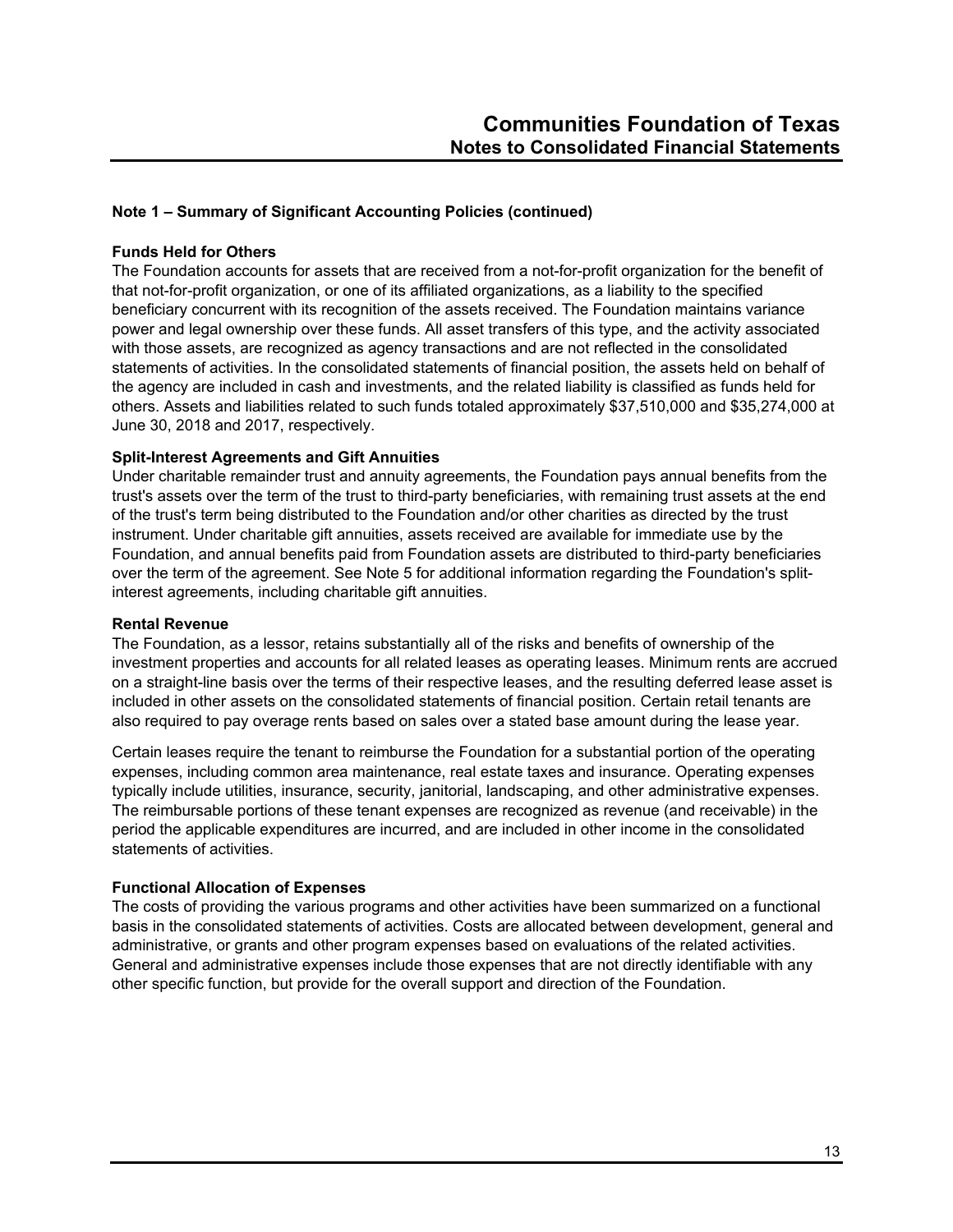#### **Program Expenses**

Grants represent amounts awarded to various not-for-profit organizations to assist with funding of general operations or special programs. Other program expenses are primarily related to operation of Educate Texas and other Foundation initiatives. Grants are recorded as an expense when they are approved by the Foundation officers for payment and all conditions of the grant have been substantially met by the grantee. The Board of Trustees ratifies grants at their quarterly meetings. Grants payable consist of unconditional amounts awarded, but not paid, to not-for-profit organizations. Grants to be paid after one year are discounted to net present value.

#### **Income Tax Matters**

The Community Foundation and the Supporting Organizations are exempt from federal income tax under Section 501(a) of the Internal Revenue Code (IRC), as organizations described in IRC Section 501(c)(3), and have been determined not to be private foundations under Section 509(a) of the IRC. Accordingly, no provision for income taxes has been made related to the Foundation; however, should the Foundation engage in activities unrelated to the purpose for which it was created, taxable income could result. No taxes were incurred for the year ended June 30, 2018. For the year ended June 30, 2017, the Foundation incurred approximately \$2,961,000 in taxes as the result of gains on the sale of property by a taxable corporation that was previously donated. This amount is reflected in general and administrative expenses in the consolidated statements of activities

#### **Accounting for Uncertain Tax Positions**

The ASC provides guidance for how uncertain tax positions should be recognized, measured, disclosed and presented in the financial statements. This requires the evaluation of tax positions taken or expected to be taken in the course of preparing the Foundation's tax returns to determine whether the tax positions are more likely than not of being sustained when challenged or when examined by the applicable tax authority. Tax positions not deemed to meet the more likely than not threshold would be recorded as a tax benefit or expense and liability in the current year. Management has determined that there are no material uncertain income tax positions.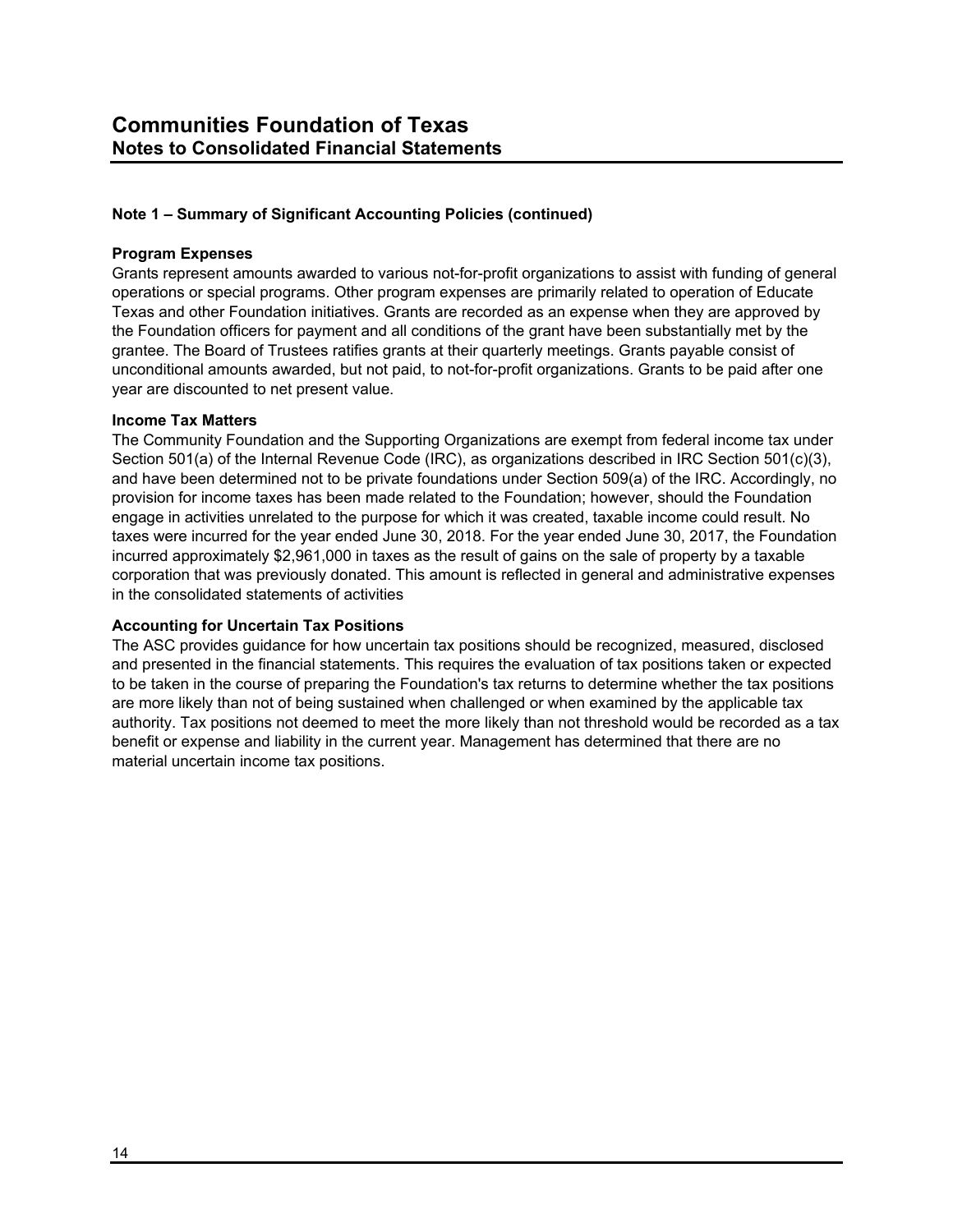#### **Fair Value Measurements**

The Foundation follows ASC Topic 820, *Fair Value Measurements*, which provides the framework for measuring fair value. The framework provides a fair value hierarchy that prioritizes the inputs to valuation techniques used to measure fair value. The hierarchy gives highest priority to unadjusted quoted prices in active markets for identical assets or liabilities (Level 1 measurements) and the lowest priority to unobservable inputs (Level 3 measurements). The inputs to the three levels of the fair value hierarchy under Topic 820 are described as follows:

- **Level 1** Unadjusted quoted prices for identical assets or liabilities in active markets that the Foundation has the ability to access.
- **Level 2** Quoted prices for similar assets or liabilities in active markets; quoted prices for identical assets or liabilities in inactive markets; inputs other than quoted prices that are observable for the asset or liability; and inputs that are derived principally from, or corroborated by, observable market data by correlation to other means. If the asset or liability has a specified (contractual) term, the Level 2 input must be observable for substantially the full term of the asset or liability.
- **Level 3** Unobservable and significant to the fair value measurement.

The fair value measurement level within the fair value hierarchy is based on the lowest level of any input that is significant to the fair value measurement. All transfers between fair value hierarchy levels are recognized by the Foundation at the end of each reporting period.

Financial assets and liabilities carried at fair value on recurring basis include investments, beneficial interest in charitable remainder trust, deferred revenue and liabilities associated with split-interest agreements. The Foundation has no assets or liabilities carried at fair value on a nonrecurring basis at June 30, 2018 or 2017.

#### **Recent Accounting Pronouncements**

In June of 2018, the FASB issued Accounting Standards Update (ASU) No. 2018-08, *Clarifying the Scope and the Accounting Guidance for Contributions Received and Contributions Made*. ASU No. 2018-08 clarifies and improves the scope and the accounting guidance for contributions received and contributions made. The amendments in this update should assist entities in (1) evaluating whether transactions should be accounted for as contributions (nonreciprocal transactions) within the scope of Topic 958*, Not-for-Profit Entities*, or as exchange (reciprocal) transactions subject to other guidance and (2) determining whether a contribution is conditional. ASU No. 2018-08 is effective for the Foundation's year ending June 30, 2020. Earlier application is permitted. The Foundation is currently assessing the potential impact of this ASU on its financial statements.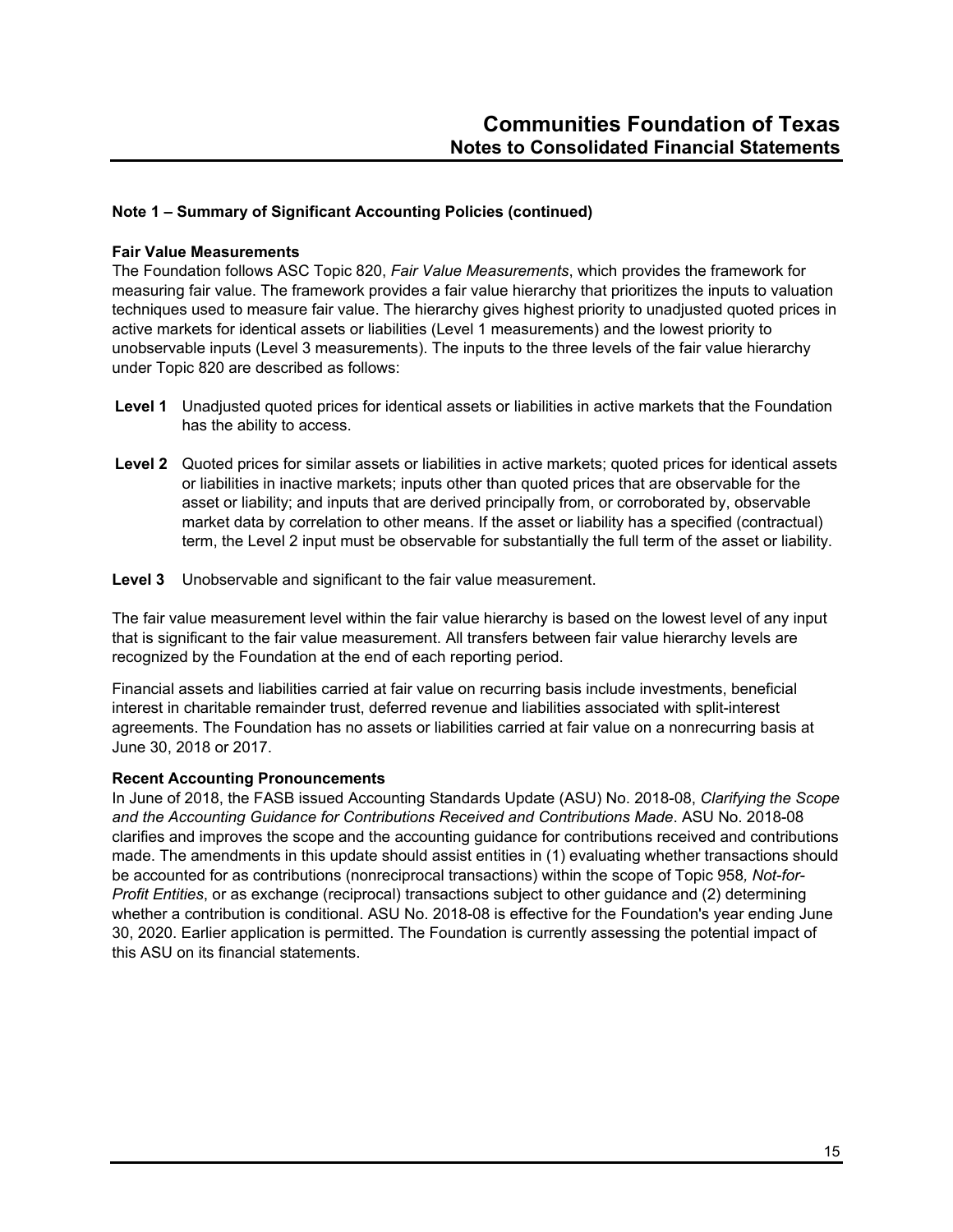On August 18, 2016, FASB issued ASU No. 2016-14, *Not-for-Profit Entities (Topic 958): Presentation of Financial Statements of Not-for-Profit Entities*. The amendments in this update change presentation and disclosure requirements for not-for profit entities to provide more relevant information about their resources (and the changes in those resources) to donors, grantors, creditors, and other users. These amendments include qualitative and quantitative requirements in the following areas: (1) net asset classes; (2) investment return; (3) expenses; (4) liquidity and availability of resources; and (5) presentation of operating cash flows. ASU No. 2016-14 is effective for the Foundation's year ending June 30, 2019. Earlier application is permitted. The Foundation is currently evaluating the effect implementation of ASU No. 2016-14 will have on its financial statements.

On May 28, 2014, FASB issued ASU No. 2014-09, *Revenue from Contracts with Customers* (Topic 606), requiring an entity to recognize the amount of revenue to which it expects to be entitled for the transfer of promised goods or services to customers. The update will replace most existing revenue recognition guidance in U.S. GAAP when it becomes effective and permits the use of either a full retrospective or retrospective with cumulative effect transition method. In August 2015, FASB issued ASU No. 2015-14 which defers the effective date of ASU No. 2014-09 one year making it effective for the Foundation's year ending June 30, 2020. Early adoption is permitted. The Foundation is currently evaluating the effect implementation of ASU No. 2014-09 will have on its financial statements.

#### **Reclassifications**

Certain balances in the June 30, 2017 consolidated financial statements, have been reclassified to be consistent with the current year presentation. These reclassifications had no impact on net assets or changes in net assets.

#### **Subsequent Events**

Management has evaluated subsequent events through December 13, 2018, the date the financial statements were available to be issued. There were no subsequent events requiring recognition or disclosure.

#### **Note 2 – Investment Income**

Investment income consists of the following for the years ended June 30 (in thousands):

|                                                 | 2018    | 2017    |  |  |
|-------------------------------------------------|---------|---------|--|--|
| Interest and dividends                          | 10.191  | 9.879   |  |  |
| Realized gains                                  | 33,179  | 12.866  |  |  |
| Unrealized gains                                | 25,365  | 78.745  |  |  |
| Consulting, management, and administration fees | (3,222) | (3,586) |  |  |
| Total                                           | 65.513  | 97.904  |  |  |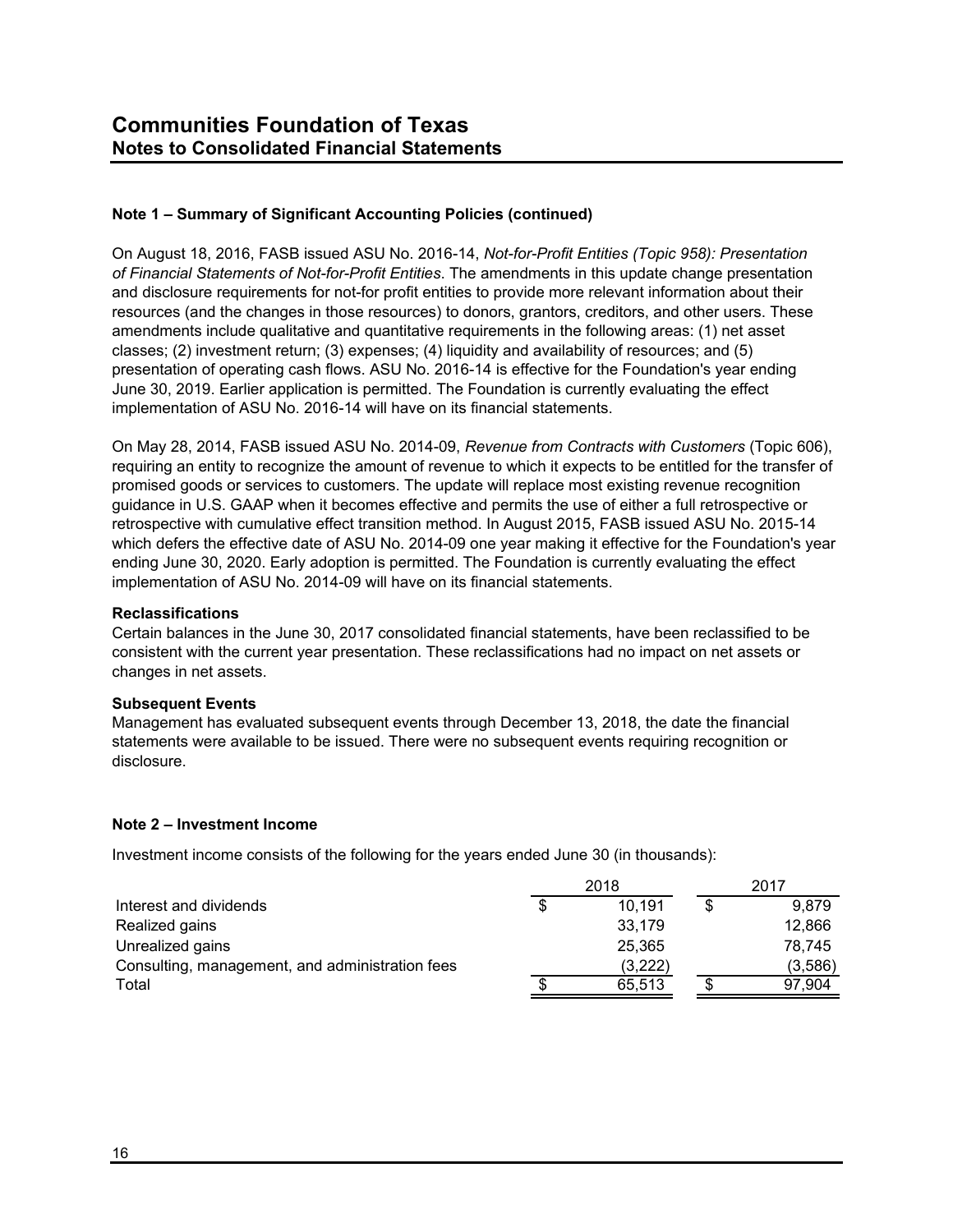## **Note 3 – Property and Equipment**

Property and equipment are summarized as follows at June 30 (in thousands):

|                                 |    | 2017      |    |           |
|---------------------------------|----|-----------|----|-----------|
| Land                            | \$ | 22,774    | \$ | 22,774    |
| <b>Building</b>                 |    | 43,950    |    | 41,451    |
| Furniture                       |    | 1,251     |    | 884       |
| Office equipment                |    | 138       |    | 113       |
| Computer equipment and software |    | 1,187     |    | 1,289     |
| Construction in progress        |    |           |    | 966       |
| Total                           |    | 69,300    |    | 67,477    |
| Less: accumulated depreciation  |    | (22, 727) |    | (21, 305) |
| Total property and equipment    | \$ | 46,573    |    | 46,172    |

Depreciation expense related to the property and equipment totaled approximately \$1,728,000 and \$1,911,000 in 2018 and 2017, respectively.

## **Note 4 – Grants Payable**

Grants approved and committed for future payment are as follows at June 30, 2018 (in thousands):

Grants payable in

| years ending June 30:                   |    |        |
|-----------------------------------------|----|--------|
| 2019                                    | \$ | 14,513 |
| 2020                                    |    | 6,606  |
| 2021                                    |    | 3,291  |
| 2022                                    |    | 2,033  |
| 2023                                    |    | 1,076  |
| Thereafter                              |    | 1,015  |
|                                         |    | 28,534 |
| Less unamortized discount (0.95%-3.16%) |    | (565)  |
| Total grants payable                    | S  | 27,969 |
|                                         |    |        |

Conditional grants totaled approximately \$2,536,000 and \$11,023,000 at June 30, 2018 and 2017, respectively, and are not recorded as expense until the conditions are substantially met by the grantee. Substantially all conditional grants are contingent upon the grantee raising matching funds or achievement of milestones specified in the terms of the respective grant.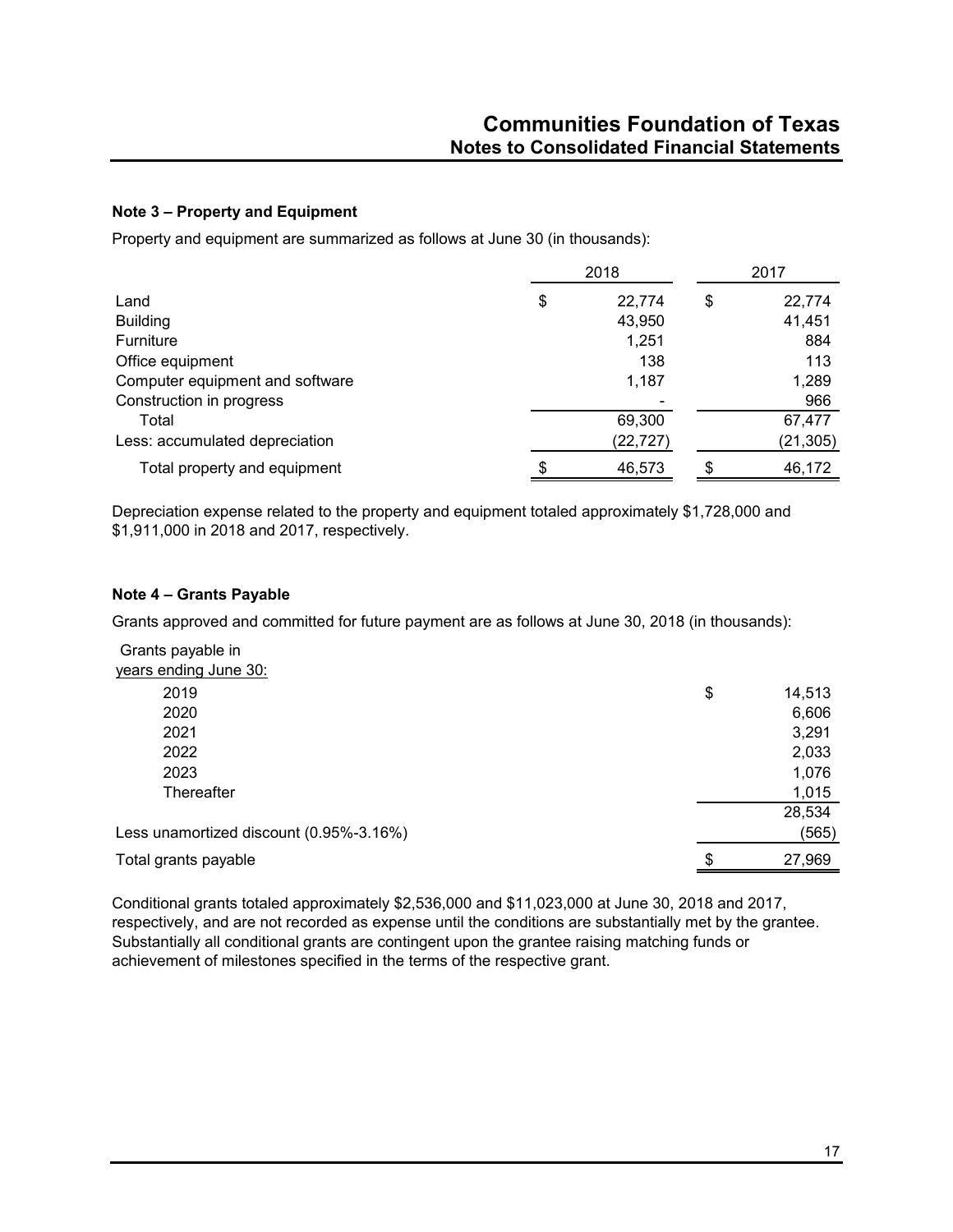## **Note 5 – Split-Interest Agreements**

At June 30, 2018 and 2017, the Foundation had recorded approximately \$7,933,000 and \$7,703,000, respectively, in fair value of charitable gift annuities and charitable remainder trusts in which the Foundation serves as the trustee, as an asset in its consolidated statements of financial position. Assets received under these agreements are recorded at fair value and in the appropriate net asset category. Related contributions per the agreements are recognized as contribution revenue and are equal to the present value of future benefits to be received by the Foundation over the term of the agreements. The Foundation received contribution revenue related to these agreements of approximately \$0 and \$142,000 during the years ended June 30, 2018 and 2017, respectively. Liabilities have been established for splitinterest agreements in which the Foundation is the trustee or for which the Foundation is obligated to an annuitant under a charitable gift annuity and these liabilities totaled approximately \$3,145,000 and \$3,141,000 at June 30, 2018 and 2017, respectively. For split-interest agreements in which the Foundation is the trustee but is not the charitable beneficiary (or not the only charitable beneficiary), the Foundation has established liabilities to the other not-for-profit organizations, and this obligation totaled approximately \$438,000 and \$333,000 at June 30, 2018 and 2017, respectively.

Some of the Foundation's charitable remainder trusts (included in assets above) are income trusts. Under these agreements, payments to lead beneficiaries (i.e., the individual designated by the donor) are limited to the income earned by the trust and as such a liability to the lead beneficiary is not recorded. Gifts of income trusts are recorded at fair value on the gift date. The fair value of the contribution is the fair value of the assets to be received in the future, discounted for the life expectancy of the lead beneficiary. The difference between the fair value of the assets when received and the fair value of the contribution is recognized as deferred revenue in the statements of financial position and totaled approximately \$281,000 and \$307,000 at June 30, 2018 and 2017, respectively. The discount will be amortized over the term of the trusts as a decrease in deferred revenue and an increase in change in value of split-interest agreements in the consolidated statements of activities.

During the term of the agreements, changes in the value of the split-interest agreements are recognized in the consolidated statements of activities based on accretion of the discounted amount of the contribution, and reevaluations of the expected future benefits (payments) to be received (paid) by the Foundation (beneficiaries), based on changes in life expectancy from mortality tables using annual Internal Revenue Service discount rates and other assumptions. Discount rates ranging from 1.4 percent to 6.92 percent were used in these calculations at the dates of the contributions.

The Foundation is the beneficiary of irrevocable charitable remainder trusts held by financial institutions. The beneficial interest is carried at fair value, which is based on the present value of the future distributions expected to be received over the term of the agreements. The Foundation recognized contribution revenue related to these agreements of approximately \$0 in 2018 and \$303,000 in 2017. The estimated fair value of the Foundation's beneficial interests total approximately \$6,643,000 and \$6,733,000 at June 30, 2018 and 2017, respectively. Changes in fair value of the beneficial interests are reflected as a change in value of split-interest agreements in the consolidated statements of activities.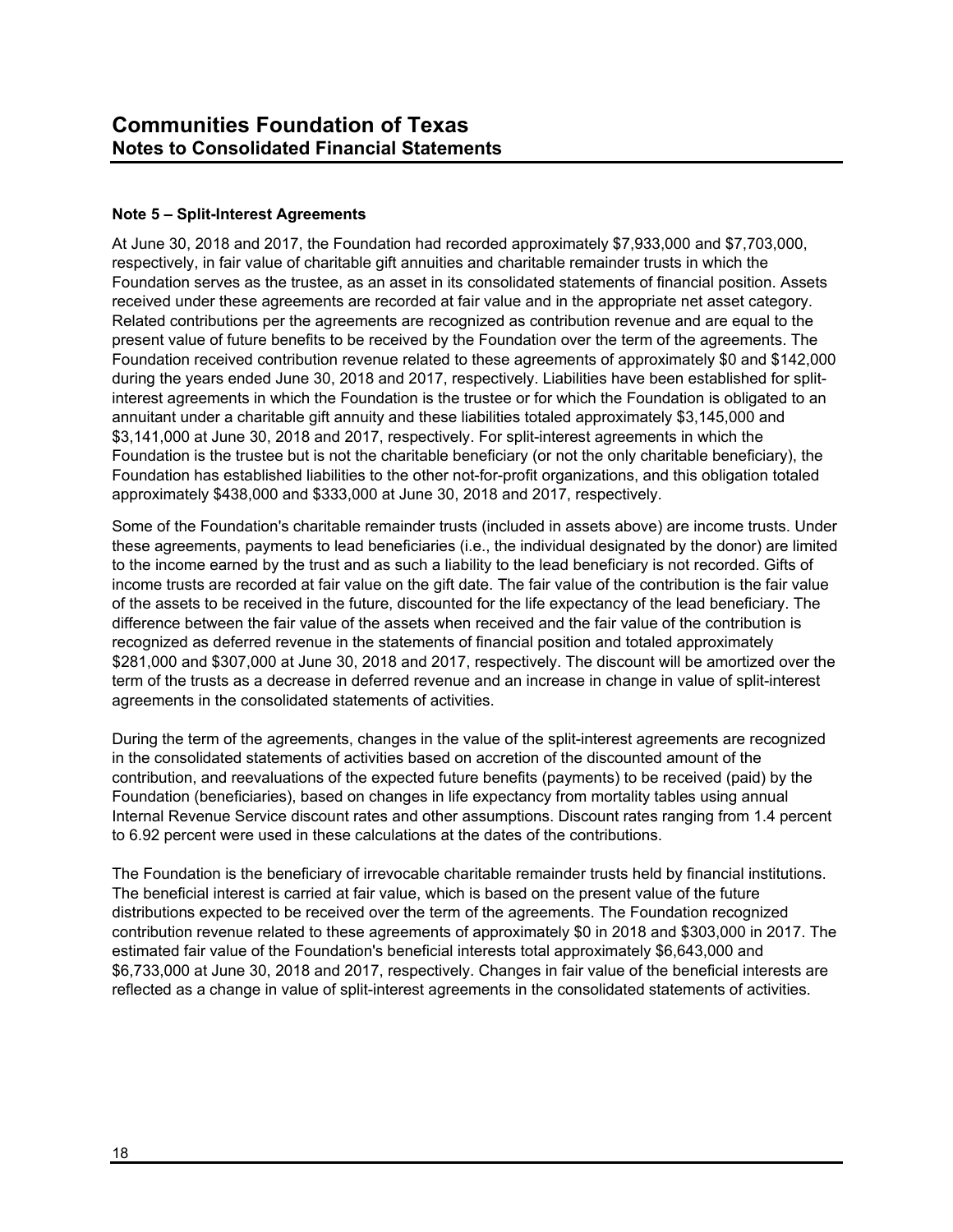#### **Note 6 – Total Net Asset Composition**

Total net asset composition (in thousands):

|                                              | June 30, 2018 |              |    |                           |    |                           |    |             |
|----------------------------------------------|---------------|--------------|----|---------------------------|----|---------------------------|----|-------------|
|                                              |               | Unrestricted |    | Temporarily<br>Restricted |    | Permanently<br>Restricted |    | Total       |
| Endowment funds                              | \$            | 24,007       | \$ | 172,533                   | \$ | 4,382                     | \$ | 200.922     |
| Non-endowment funds:                         |               |              |    |                           |    |                           |    |             |
| Donor advised                                |               | 228,620      |    |                           |    |                           |    | 228.620     |
| Donor purpose restricted                     |               |              |    | 12.728                    |    |                           |    | 12.728      |
| Non-donor advised                            |               | 104.676      |    |                           |    |                           |    | 104.676     |
| Headquarters and equipment                   |               | 24,148       |    |                           |    |                           |    | 24,148      |
| Total non-endowment funds                    |               | 357.444      |    | 12,728                    |    |                           |    | 370.172     |
| Split-interest agreements                    |               | 549          |    | 9,410                     |    |                           |    | 9,959       |
| <b>Total Community Foundation net assets</b> |               | 382,000      |    | 194.671                   |    | 4.382                     |    | 581,053     |
| Supporting organizations (non-donor advised) |               | 465,689      |    | 8,823                     |    |                           |    | 474,512     |
| Total net assets                             |               | 847.689      | S  | 203.494                   | \$ | 4.382                     |    | \$1.055.565 |

|                                              | June 30, 2017 |              |    |                           |    |                           |   |             |
|----------------------------------------------|---------------|--------------|----|---------------------------|----|---------------------------|---|-------------|
|                                              |               | Unrestricted |    | Temporarily<br>Restricted |    | Permanently<br>Restricted |   | Total       |
| Endowment funds                              | S             | 23.484       | S  | 160.275                   | \$ | 4.382                     | S | 188.141     |
| Non-endowment funds:                         |               |              |    |                           |    |                           |   |             |
| Donor advised                                |               | 219,060      |    |                           |    |                           |   | 219.060     |
| Donor purpose restricted                     |               |              |    | 12,636                    |    |                           |   | 12,636      |
| Non-donor advised                            |               | 97.978       |    |                           |    |                           |   | 97.978      |
| Headquarters and equipment                   |               | 23,368       |    |                           |    |                           |   | 23,368      |
| Total non-endowment funds                    |               | 340.406      |    | 12,636                    |    |                           |   | 353.042     |
| Split-interest agreements                    |               | 476          |    | 9,776                     |    |                           |   | 10,252      |
| <b>Total Community Foundation net assets</b> |               | 364,366      |    | 182,687                   |    | 4.382                     |   | 551,435     |
| Supporting organizations (non-donor advised) |               | 468,550      |    | 8,464                     |    |                           |   | 477,014     |
| Total net assets                             |               | 832,916      | \$ | 191,151                   | S  | 4,382                     |   | \$1,028,449 |

Temporarily restricted net assets include contributions received with endowment restrictions, time restrictions, and those received under split-interest agreements with an implied time restriction. In addition, the Foundation continues to classify contributions (and related net assets) received under gift instruments (generally grants), which specifically do not reference variance power and require the return of assets if not used for the donor-specified purpose until such funds are expended in accordance with the donor-restricted purpose as temporarily restricted.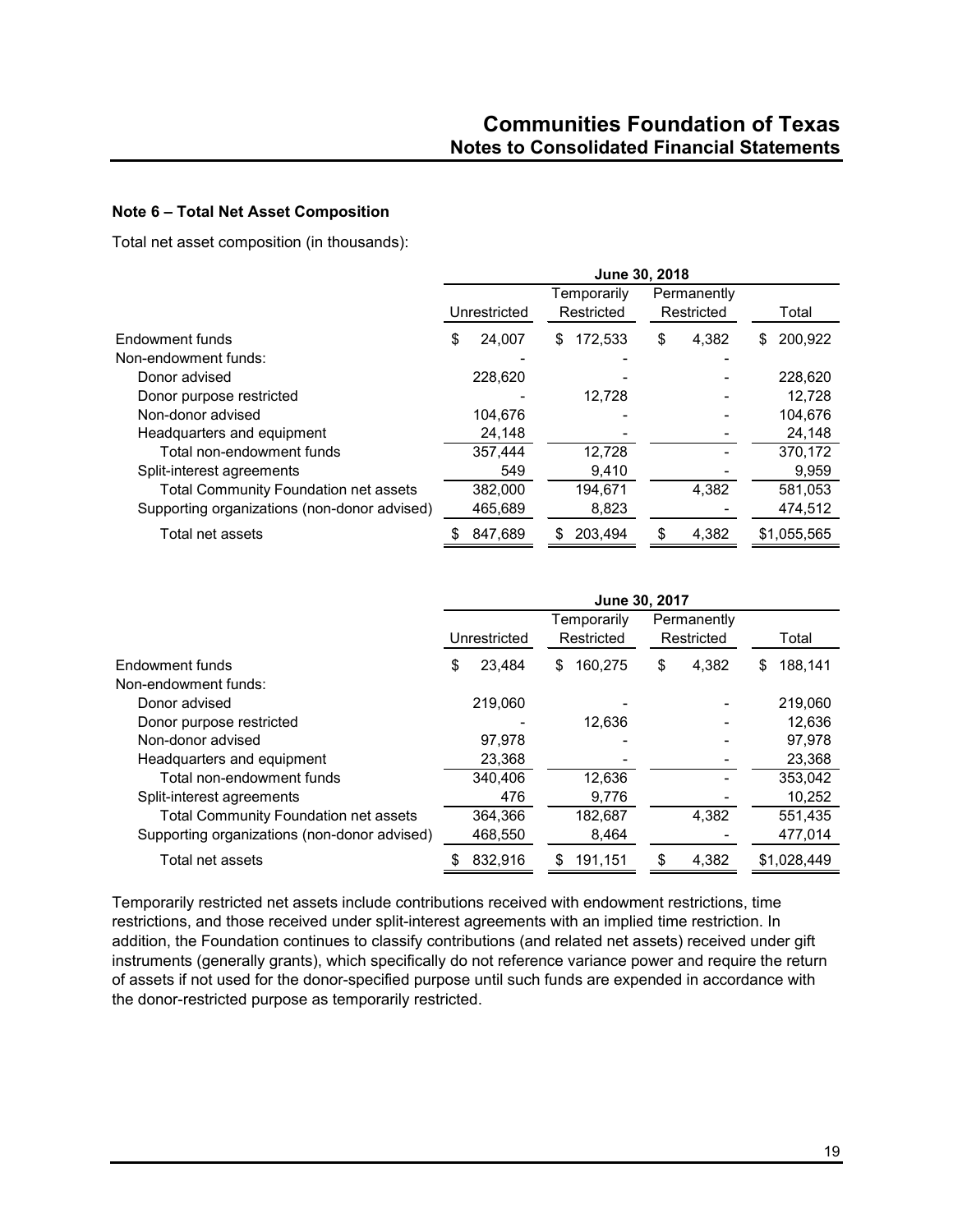#### **Note 6 – Total Net Asset Composition (continued)**

Permanently restricted net assets include donor-restricted endowment funds in which variance power is not referenced in the gift instrument and based on the Foundation's legal opinion are not spendable through action of the Board of Trustees.

The Foundation manages approximately 600 donor-advised funds. Although grant recommendations are accepted from the donors or other advisors of these funds, the ultimate discretion of the use of these funds lies with the Board of Trustees. Non-donor advised funds represent amounts held by the Foundation designated for specific purposes by donors and/or the Foundation.

## **Note 7 – Endowment Funds**

Endowment net asset composition (in thousands):

|                                                                      | June 30, 2018 |              |             |               |               |             |    |                   |
|----------------------------------------------------------------------|---------------|--------------|-------------|---------------|---------------|-------------|----|-------------------|
|                                                                      |               |              | Temporarily |               |               | Permanently |    |                   |
|                                                                      |               | Unrestricted |             | Restricted    |               | Restricted  |    | Total             |
| Donor-restricted endowment funds<br>Board-designated endowment funds | \$            | 24,007       | \$          | 172,533       | \$            | 4.382       | \$ | 176,915<br>24,007 |
| Total endowment funds                                                |               | 24,007       | \$          | 172,533       | $\mathfrak s$ | 4,382       | \$ | 200,922           |
|                                                                      |               |              |             | June 30, 2017 |               |             |    |                   |
|                                                                      |               |              |             | Temporarily   |               | Permanently |    |                   |
|                                                                      |               | Unrestricted |             | Restricted    |               | Restricted  |    | Total             |
| Donor-restricted endowment funds<br>Board-designated endowment funds | \$            | 23,484       | \$          | 160.275       | \$            | 4.382       | \$ | 164,657<br>23,484 |
| Total endowment funds                                                |               | 23,484       | \$          | 160,275       | \$            | 4,382       | \$ | 188,141           |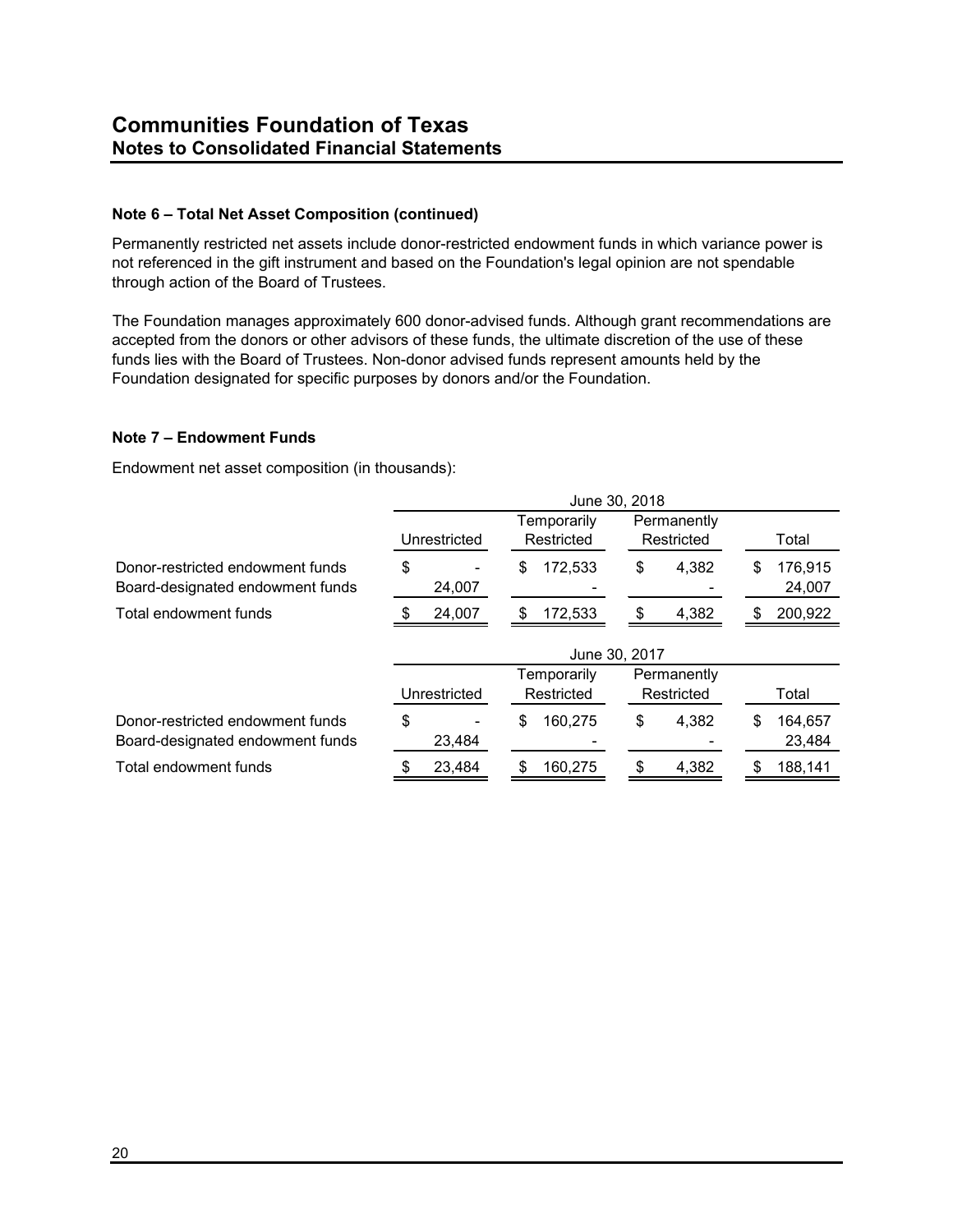## **Note 7 – Endowment Funds (continued)**

Changes in endowment net assets are summarized as follows (in thousands):

|                                                            | June 30, 2018 |         |                           |         |    |                           |    |          |
|------------------------------------------------------------|---------------|---------|---------------------------|---------|----|---------------------------|----|----------|
|                                                            | Unrestricted  |         | Temporarily<br>Restricted |         |    | Permanently<br>Restricted |    | Total    |
| Endowment net assets at July 1, 2017<br>Investment return: | - \$          | 23,484  | \$                        | 160,275 | \$ | 4,382                     | S. | 188,141  |
| Investment income                                          |               | 51      |                           | 750     |    |                           |    | 801      |
| Realized gains                                             |               | 587     |                           | 4,741   |    |                           |    | 5,328    |
| Unrealized gains                                           |               | 979     |                           | 5,389   |    |                           |    | 6,368    |
| Total investment return                                    |               | 1,617   |                           | 10,880  |    |                           |    | 12,497   |
| Contributions                                              |               |         |                           | 2,164   |    |                           |    | 2,164    |
| Other income                                               |               | 2       |                           | 280     |    |                           |    | 282      |
| Donor-directed reclassifications                           |               |         |                           | 4,573   |    |                           |    | 4,573    |
| Appropriation of endowment assets                          |               | (1,096) |                           | (5,639) |    |                           |    | (6, 735) |
| Endowment net assets at June 30, 2018                      |               | 24,007  |                           | 172,533 | \$ | 4,382                     |    | 200,922  |

|                                       | June 30, 2017 |          |                           |         |                           |       |    |          |
|---------------------------------------|---------------|----------|---------------------------|---------|---------------------------|-------|----|----------|
|                                       | Unrestricted  |          | Temporarily<br>Restricted |         | Permanently<br>Restricted |       |    | Total    |
| Endowment net assets at July 1, 2016  |               | 22,117   | Ъ.                        | 143,283 | \$                        | 4,382 | \$ | 169,782  |
| Investment return:                    |               |          |                           |         |                           |       |    |          |
| Investment income                     |               | 58       |                           | 701     |                           |       |    | 759      |
| Realized gains                        |               | 291      |                           | 2,721   |                           |       |    | 3,012    |
| Unrealized gains                      |               | 2,180    |                           | 13,267  |                           |       |    | 15,447   |
| Total investment return               |               | 2,529    |                           | 16,689  |                           |       |    | 19,218   |
| Contributions                         |               |          |                           | 2,152   |                           |       |    | 2,152    |
| Other income                          |               |          |                           | 125     |                           |       |    | 125      |
| Donor-directed reclassifications      |               |          |                           | 2,646   |                           |       |    | 2,646    |
| Appropriation of endowment assets     |               | (1, 162) |                           | (4,620) |                           |       |    | (5, 782) |
| Endowment net assets at June 30, 2017 | S             | 23,484   | S                         | 160,275 | \$                        | 4,382 | S  | 188,141  |

## **Note 8 – Employee Benefit Plans**

#### **Defined Contribution Plan**

The Foundation has a defined contribution plan that covers all full-time employees of the Foundation who have completed six-months of service and attained the age of twenty-one. Participating employees can contribute on a voluntary basis up to 82 percent of eligible earnings, not to exceed the amount allowed by law. The Foundation makes matching contributions on a discretionary basis, as determined by the Board of Trustees. In addition, all full-time employees with more than six-months of service receive a safe harbor contribution of at least 3 percent of their annual salary. Costs associated with the defined contribution plan, including contributions, were approximately \$592,000 and \$565,000 for the years ended June 30, 2018 and 2017, respectively.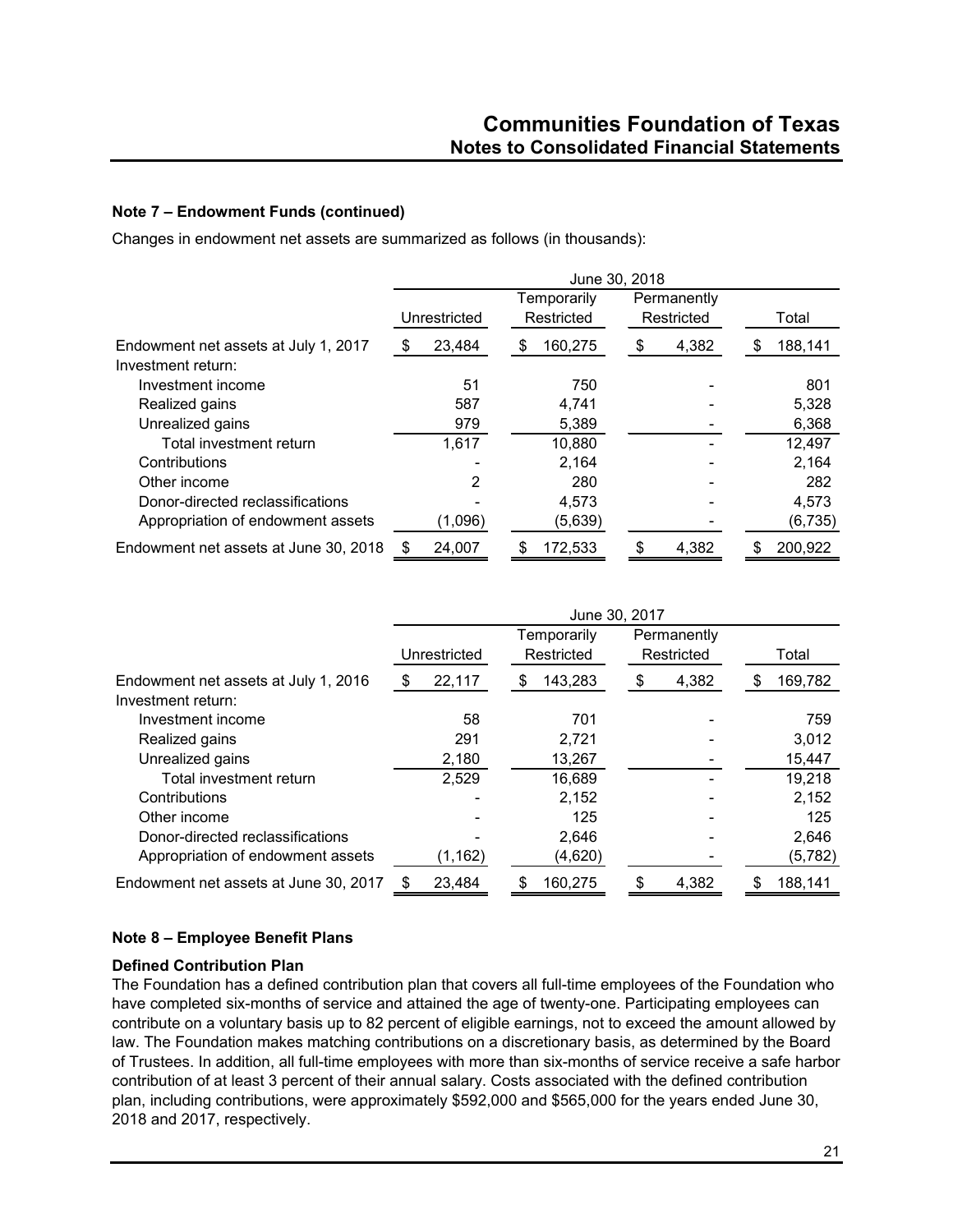## **Note 8 – Employee Benefit Plans (continued)**

#### **Deferred Compensation Plan**

In 2017, the Foundation initiated a deferred compensation plan under Section 457(b) of the Internal Revenue Code for certain senior executives. Eligible employees may elect to make contributions to the plan under a salary reduction agreement. No employer contributions are made to the plan. The plan liability of approximately \$87,000 and \$35,000 as of June 30, 2018 and 2017, respectively, is an unsecured obligation of the Foundation and is reflected in accounts payable and accrued liabilities in the consolidated statement of position.

#### **Note 9 – Concentrations and Credit Risk**

At June 30, 2018 and 2017, the Foundation maintained uninsured balances of cash and cash equivalents of approximately \$31,020,000 and \$24,056,000, respectively, in depository accounts with financial institutions. The Foundation monitors financial institution concentrations and does not anticipate any losses from these concentrations.

Net contributions receivable of 85 percent were due from three donors and 63 percent were due from two donors at June 30, 2018 and 2017, respectively.

The Foundation maintains formal investment policies that set out performance criteria, provide investment guidelines and require regular review of investment performance. The Foundation works with an investment consultant to review performance and evaluate investments managers. Investments are managed by multiple investment managers, who have responsibility for investing the funds according to the Foundation's investment policy. Risk is managed through rigorous evaluations performed before an investment is made, quarterly monitoring of performance and regular communication with the investment managers.

#### **Note 10 – Contributions Receivable**

Unconditional contributions receivable, including amounts due under pledge agreements, are expected to be collected as follows at June 30 (in thousands):

| Contributions receivable in: | 2018 |        | 2017  |
|------------------------------|------|--------|-------|
| Less than one year           | S    | 8.231  | 9.041 |
| One year to five years       |      | 3.617  | 640   |
| ™otal                        | S    | 11.848 | 9.681 |

The Foundation believes all contributions receivable will be fully collected. Due to the timing of the expected payments, discounts of approximately \$137,000 and \$0 were recorded as of June 30, 2018 and 2017, respectively using a discount rate of 1.94 to 2.86 percent.

At June 30, 2018 and 2017, conditional promises to give totaled approximately \$548,000 and \$1,561,000, respectively. These conditional contributions will be recorded as revenue when the related conditions have been substantially met.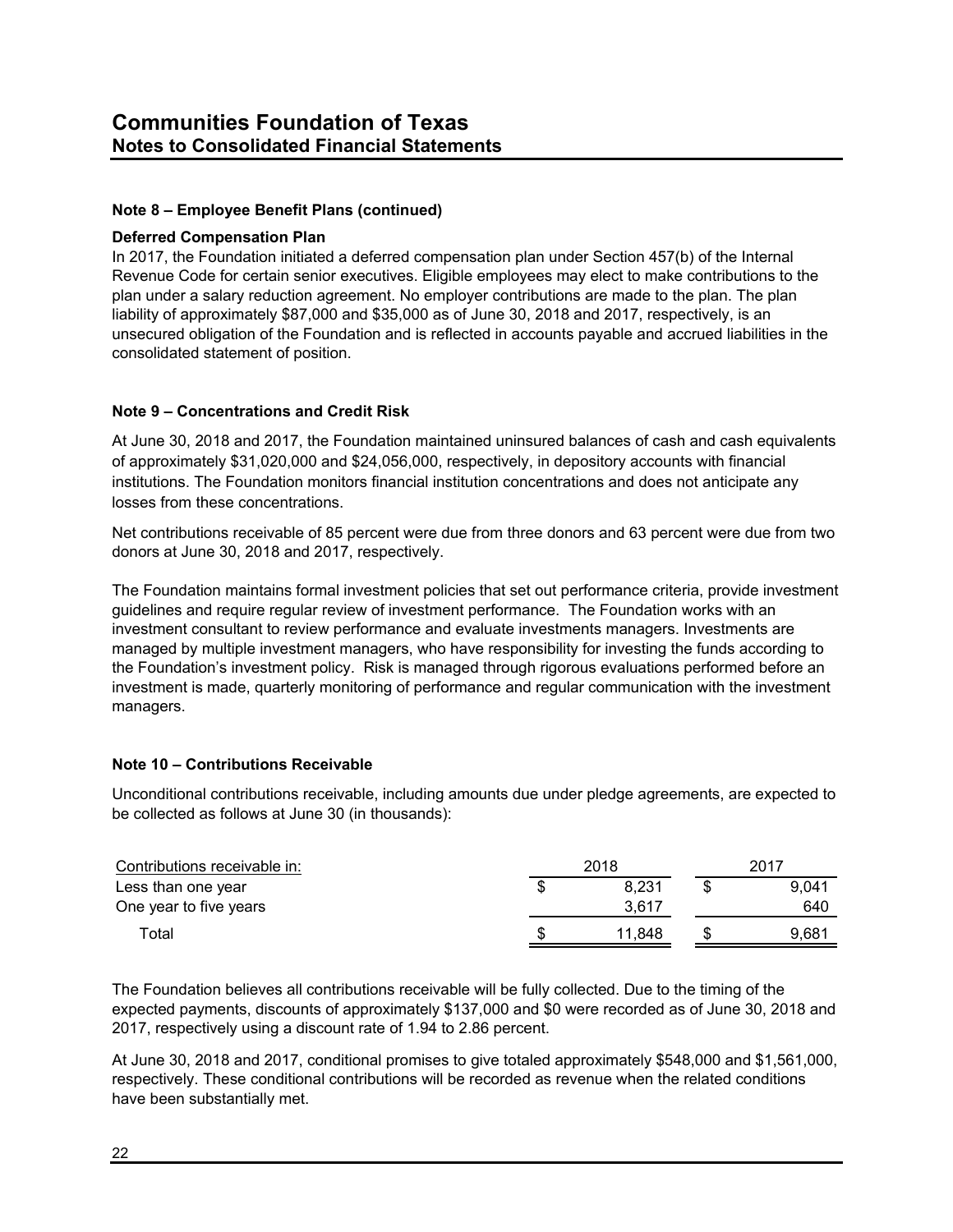#### **Note 11 – Fair Value Measurements**

The Board of Trustees of the Community Foundation, as outlined in its bylaws, appoints an Investment Committee responsible for the overall management of the investments of the Community Foundation and the W.W. Caruth, Jr. Foundation. This responsibility includes the hiring and termination of investment managers, investment consultant(s), custodian banks and securities lending agents. The investment department of the Community Foundation is responsible for sourcing, evaluating, and selecting investments for recommendation to the Investment Committee. They are also responsible for the day-today operations involving due diligence and other testing procedures in regards to reviewing the reasonableness of fair value for all investments, which includes evaluating the accuracy and adequacy of information provided by custodians, brokers and managers. The valuation process for investments is the responsibility of the investment department of the Community Foundation and all other fair value measurements are the responsibility of the accounting department of the Community Foundation. Fair value measurements for beneficial interests in charitable remainder trusts and liabilities associated with split-interest agreements are prepared by the accounting department of the Community Foundation and approved by the Board of Trustees during their review and approval of the periodic internal financial statements of the Foundation. The Board of Directors of the supporting organizations perform these functions for the supporting organizations.

The methods and assumptions used to estimate the fair value of assets and liabilities in the financial statements, including a description of the methodologies used for the classifications within the fair value hierarchy, are as follows:

#### **Cash and Cash Equivalents**

The carrying amount of the assets approximates fair value due to its short maturity.

#### **Interest, Dividends, and Other Receivables**

The asset is carried at cost, which approximates fair value due to the short maturity of such amounts.

#### **Contributions Receivable**

The asset is carried at cost net of a discount to present value using a rate which is commensurate with the risks involved on the gift date and an allowance for uncollectible accounts at the financial reporting date. Risks associated with individual gifts are assessed annually through the Foundation's review of the status of each gift. Fair value is the price a market participant would pay to acquire the right to receive the cash flows inherent in the promise to pay and due to inclusion of a discount to net present value and allowance for uncollectible accounts the carrying value approximates fair value.

#### **Investments**

All of the marketable securities are valued by nationally recognized third-party pricing services. Each organization within the Foundation gives highest priority to quoted prices in active markets for identical assets accessed at the measurement date. An active market for the asset is a market in which transactions for the asset occur with sufficient frequency and volume to provide pricing information on an ongoing basis and the Foundation classifies all such assets as Level 1. The Foundation gives a Level 2 priority to valuation prices where the valuation process involves inputs other than quoted prices included in Level 1 that are observable for the asset, either directly or indirectly, using the market approach.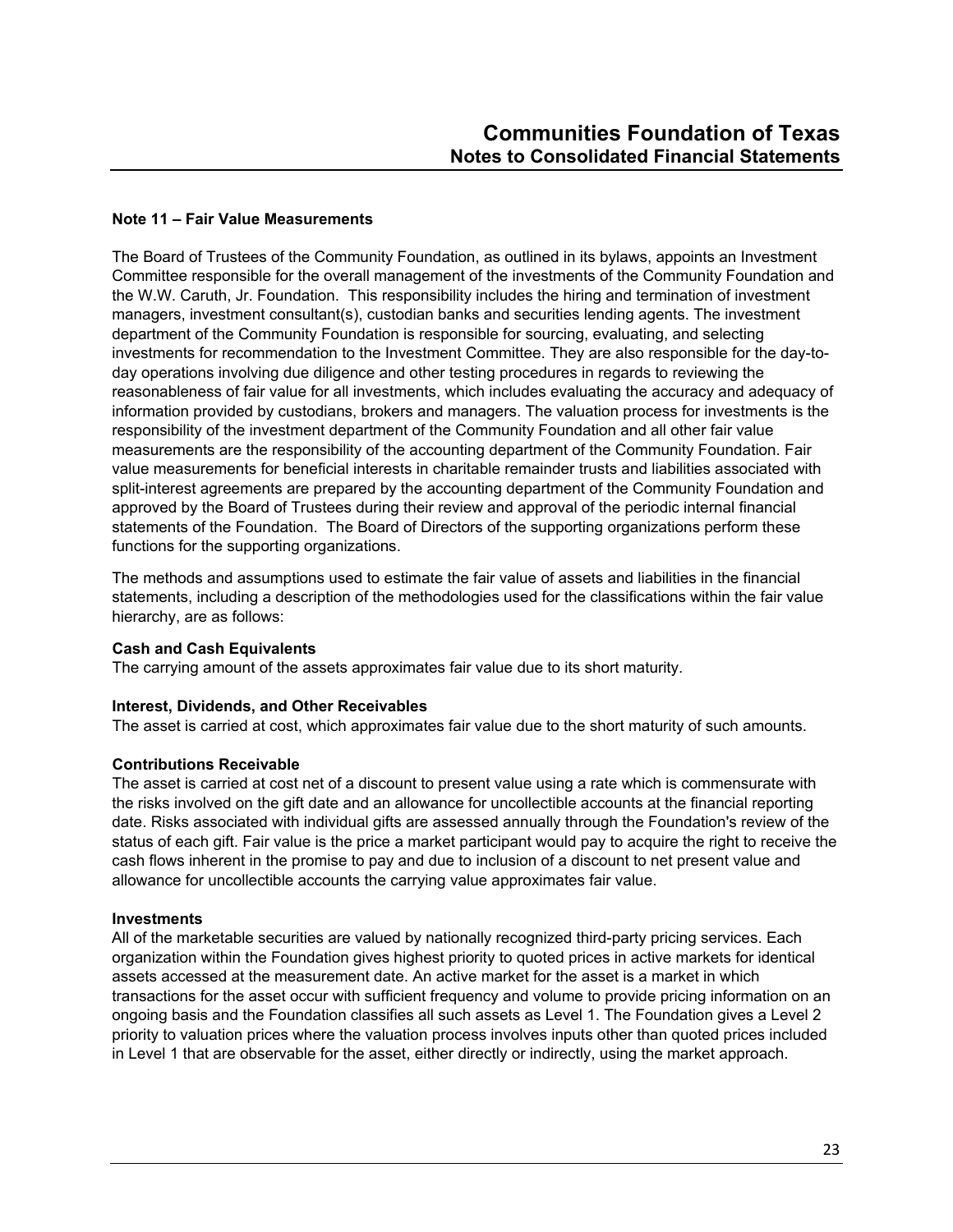Level 2 inputs under the market approach include quoted prices for similar assets in active markets, quoted prices for identical or similar assets in markets where there is not sufficient activity, and/or where price quotations vary substantially either over time or among market makers, or in which little information is released publicly. In certain cases, where Level 1 or Level 2 inputs are not available, investments are classified within Level 3 of the hierarchy.

Nonmarketable securities are carried at fair value which is based on NAV as provided by the fund manager and/or adjusted by the Foundation. The Foundation uses management agreements, analyst notes, audited financial statements, and underlying investment holdings to evaluate the fund manager's valuation methodology (i.e., in determining whether the fund manager follows ASC 820) and considers various other factors including contributions and withdrawals to the fund and monitoring unaudited interim reporting to determine if any adjustment to the NAV is necessary.

#### **Beneficial Interests in Charitable Remainder Trusts**

The beneficial interest is carried at fair value, which is based on the present value of the expected future cash inflows from the trusts. The fair value of the underlying trust assets is based on quoted market prices when available or the best estimate of fair value as determined by the third-party trustee. The Foundation's valuation technique considers the fair value of the assets held in the trust and applies a discount rate to convert such amounts to a single present value amount. The discount rate used by the Foundation reflects current market conditions including the inherent risk in the underlying assets and the risk of nonperformance by the trustee. Due to the significant unobservable inputs required to estimate the expected future cash receipts from the trust agreements under the income approach, the Foundation's beneficial interest is classified as Level 3 in the hierarchy.

#### **Cash Surrender Value of Life Insurance Policies**

The asset's carry amount is the current cash surrender values on life insurance policies for which the Foundation is the beneficiary, and as such, the carrying value approximates fair value. This asset is included in other assets in the consolidated statements of financial position.

#### **Accounts Payable, Accrued Liabilities and Deferred Revenue**

The carrying amount of the liability approximates fair value due to its short maturity.

#### **Grants Payable**

The carrying amount of the liability is based on the discounted value of the expected future cash distributions, which approximates fair value.

#### **Liabilities Associated with Split-Interest Agreements**

The fair value of the liabilities is determined by discounting the future cash flows at rates that could currently be negotiated by the Foundation for borrowings of similar amounts. The carrying value approximates the liabilities' fair value.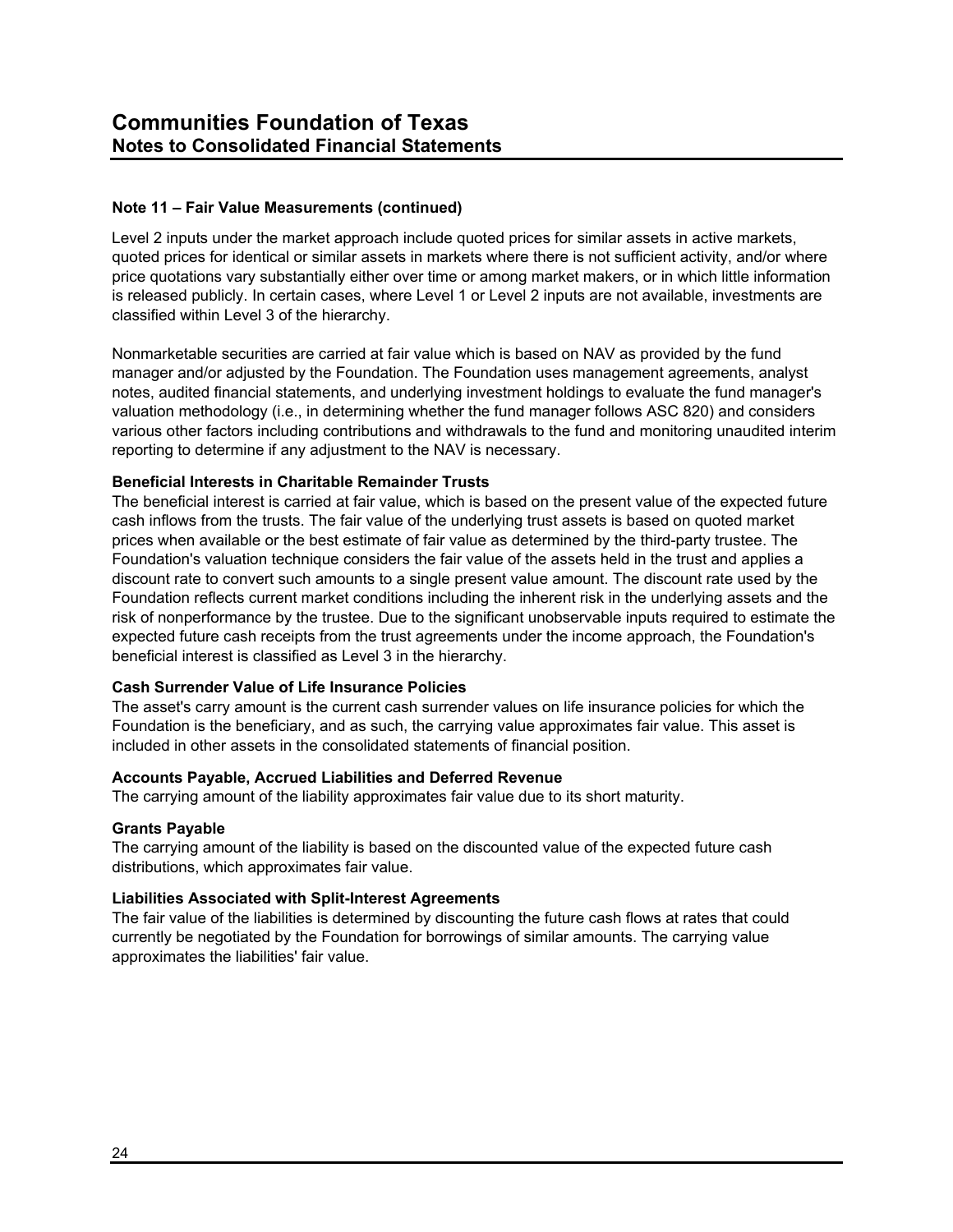Assets and liabilities measured at fair value on a recurring basis are classified within the fair value hierarchy as follows at June 30 (in thousands):

|                                                                                | June 30, 2018 |                      |                          |                  |  |  |
|--------------------------------------------------------------------------------|---------------|----------------------|--------------------------|------------------|--|--|
|                                                                                | Level 1       | Level $\overline{2}$ | Level 3                  | Total            |  |  |
| Assets                                                                         |               |                      |                          |                  |  |  |
| Investments:                                                                   |               |                      |                          |                  |  |  |
| Marketable securities:                                                         |               |                      |                          |                  |  |  |
| Cash equivalents and short-term funds                                          | 7.701<br>\$   | \$81,835             | \$                       | \$<br>89,536     |  |  |
| Government securities and municipal bonds                                      | 121           | 1.280                |                          | 1.401            |  |  |
| Corporate bonds                                                                |               | 64                   |                          | 64               |  |  |
| Equities                                                                       |               |                      |                          |                  |  |  |
| US equities                                                                    | 75,650        |                      |                          | 75,650           |  |  |
| International equities                                                         | 53,885        |                      |                          | 53,885           |  |  |
| Real estate investment trusts (REITs)                                          | 35,237        |                      |                          | 35,237           |  |  |
| Mutual funds                                                                   | 186,990       |                      |                          | 186,990          |  |  |
| Investments measured at net asset value                                        |               |                      |                          | 563,660          |  |  |
| <b>Total investments</b>                                                       | 359,584       | 83,179               |                          | 1,006,423        |  |  |
| Beneficial interest in charitable remainder trusts                             |               |                      | 6,643                    | 6,643            |  |  |
| <b>Total assets</b><br>Liabilities:                                            | \$359,584     | 83,179<br>\$         | \$<br>6,643              | \$1,013,066      |  |  |
| Liabilities associated with split-interest agreements                          |               | 3,583                |                          | 3,583            |  |  |
|                                                                                | \$            | 3,583<br>\$          | $\overline{\mathcal{E}}$ | 3,583<br>\$      |  |  |
|                                                                                |               |                      |                          |                  |  |  |
|                                                                                |               |                      | June 30, 2017            |                  |  |  |
|                                                                                | Level 1       | Level <sub>2</sub>   | Level 3                  | Total            |  |  |
| Assets                                                                         |               |                      |                          |                  |  |  |
| Investments:                                                                   |               |                      |                          |                  |  |  |
| Marketable securities:                                                         |               |                      |                          |                  |  |  |
| Cash equivalents and short-term funds                                          | 29,025        | 76,833<br>\$         | \$                       | 105,858<br>\$    |  |  |
| Government securities and municipal bonds                                      | 119           | 1,386                |                          | 1,505            |  |  |
| Corporate bonds                                                                |               | 68                   |                          | 68               |  |  |
| Equities                                                                       |               |                      |                          |                  |  |  |
| US equities                                                                    | 71,897        |                      |                          | 71,897           |  |  |
| International equities                                                         | 49,460        |                      |                          | 49,460           |  |  |
| <b>Emerging markets</b>                                                        | 175           |                      |                          | 175              |  |  |
| Real estate investment trusts (REITs)                                          | 41,718        |                      |                          | 41,718           |  |  |
| Mutual funds                                                                   | 104,290       |                      |                          | 104,290          |  |  |
| Investments measured at net asset value                                        |               |                      |                          | 603,791          |  |  |
| <b>Total investments</b><br>Beneficial interest in charitable remainder trusts | 296,684       | 78,287               | 6,733                    | 978,762<br>6,733 |  |  |
|                                                                                |               |                      |                          |                  |  |  |
| <b>Total assets</b>                                                            | \$296,684     | \$78,287             | \$<br>6,733              | \$<br>985,495    |  |  |
| Liabilities:                                                                   |               |                      |                          |                  |  |  |
| Liabilities associated with split-interest agreements                          |               | 3,474                |                          | 3,474            |  |  |
|                                                                                | \$            | 3,781<br>\$          | \$                       | 3,781<br>\$      |  |  |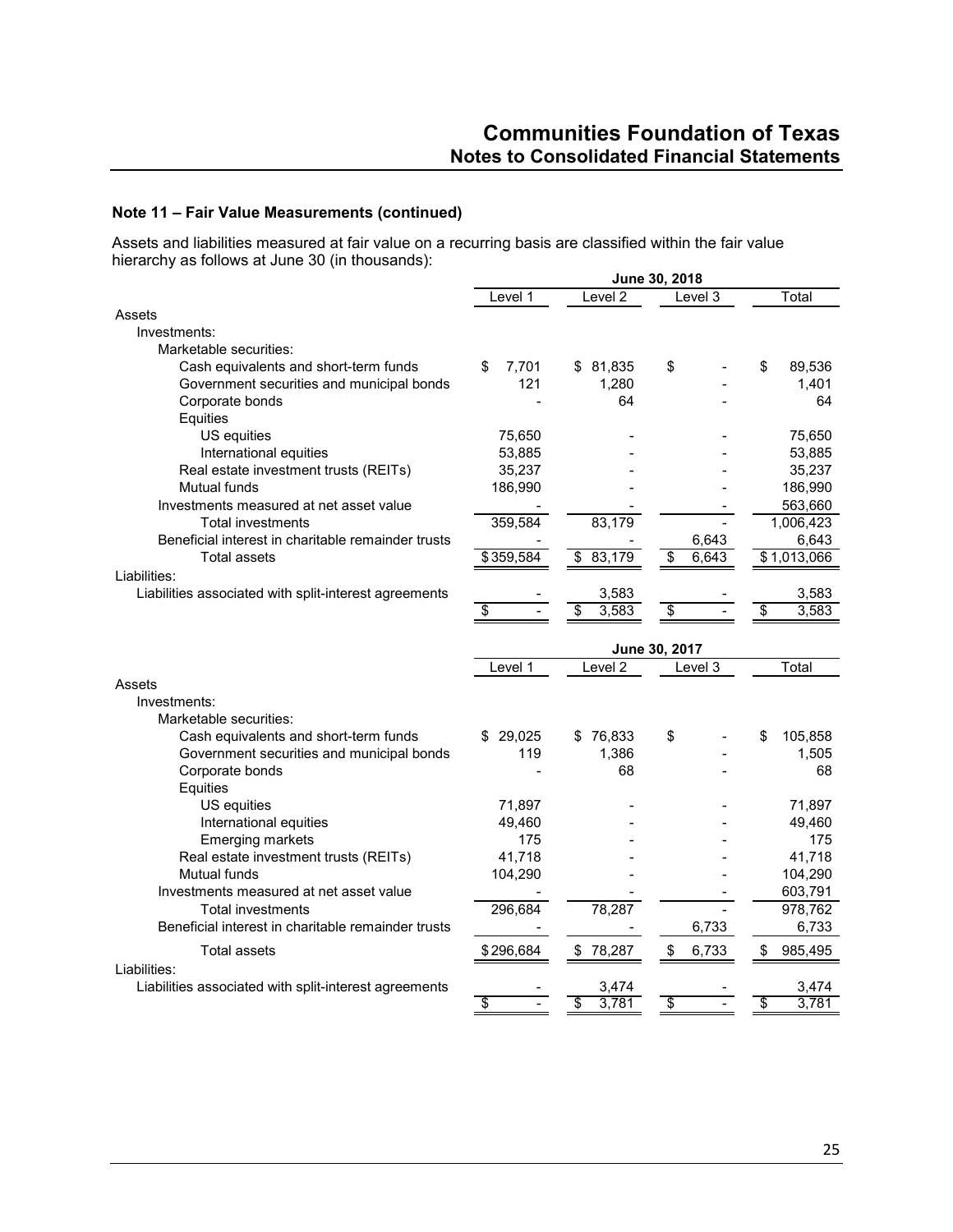The changes in Level 3 assets and liabilities measured at fair value on a recurring basis are summarized as follows (in thousands):

|                                              | <b>Beneficial Interests</b><br>in Charitable |
|----------------------------------------------|----------------------------------------------|
|                                              | <b>Remainder Trusts</b>                      |
| Balance at June 30, 2016                     | 6,329                                        |
| Contributions                                | 303                                          |
| Sales and distributions                      | (284)                                        |
| Change in value of split-interest agreements | 385                                          |
| Balance at June 30, 2017                     | \$<br>6.733                                  |
| Contributions                                |                                              |
| Sales and distributions                      | (385)                                        |
| Change in value of split-interest agreements | 295                                          |
| Balance, at June 30, 2018                    | \$<br>6.643                                  |

The summary of changes in fair value of Level 3 assets and liabilities has been prepared to reflect the activity in the same categories as those provided in the consolidated statements of activities.

The following table summarizes the valuation techniques and significant unobservable inputs used for the Foundation's assets that is categorized within Level 3 of the fair value hierarchy (in thousands):

|                                                                 |         | Fair Value at<br>June 30 | Valuation             | Unobservable                                                   | Range of Inputs              | (Weighted Average)<br>June 30         |
|-----------------------------------------------------------------|---------|--------------------------|-----------------------|----------------------------------------------------------------|------------------------------|---------------------------------------|
| Investment Type                                                 | 2018    | 2017                     | Techniaues            | Input(b)                                                       | 2018                         | 2017                                  |
| <b>Beneficial interest</b><br>in charitable<br>remainder trusts | \$6.643 | \$6.733                  | Discounted cash flows | Discount rate (a)<br>Expected rate of<br>return <sup>(c)</sup> | $2.2$ to<br>6%<br>$(4.24\%)$ | 3.8 <sub>to</sub><br>6%<br>$(4.50\%)$ |

(a) Represents amounts used when the Foundation has determined that market participants would take into account these discounts when pricing the assets or liability.

 $(b)$  Significant increases or decreases in any of the above unobservable inputs in isolation may result in a significantly lower or higher fair value.

(c) Represents the net fair value of assets to be paid to the Foundation based on terms stated in the trust agreement.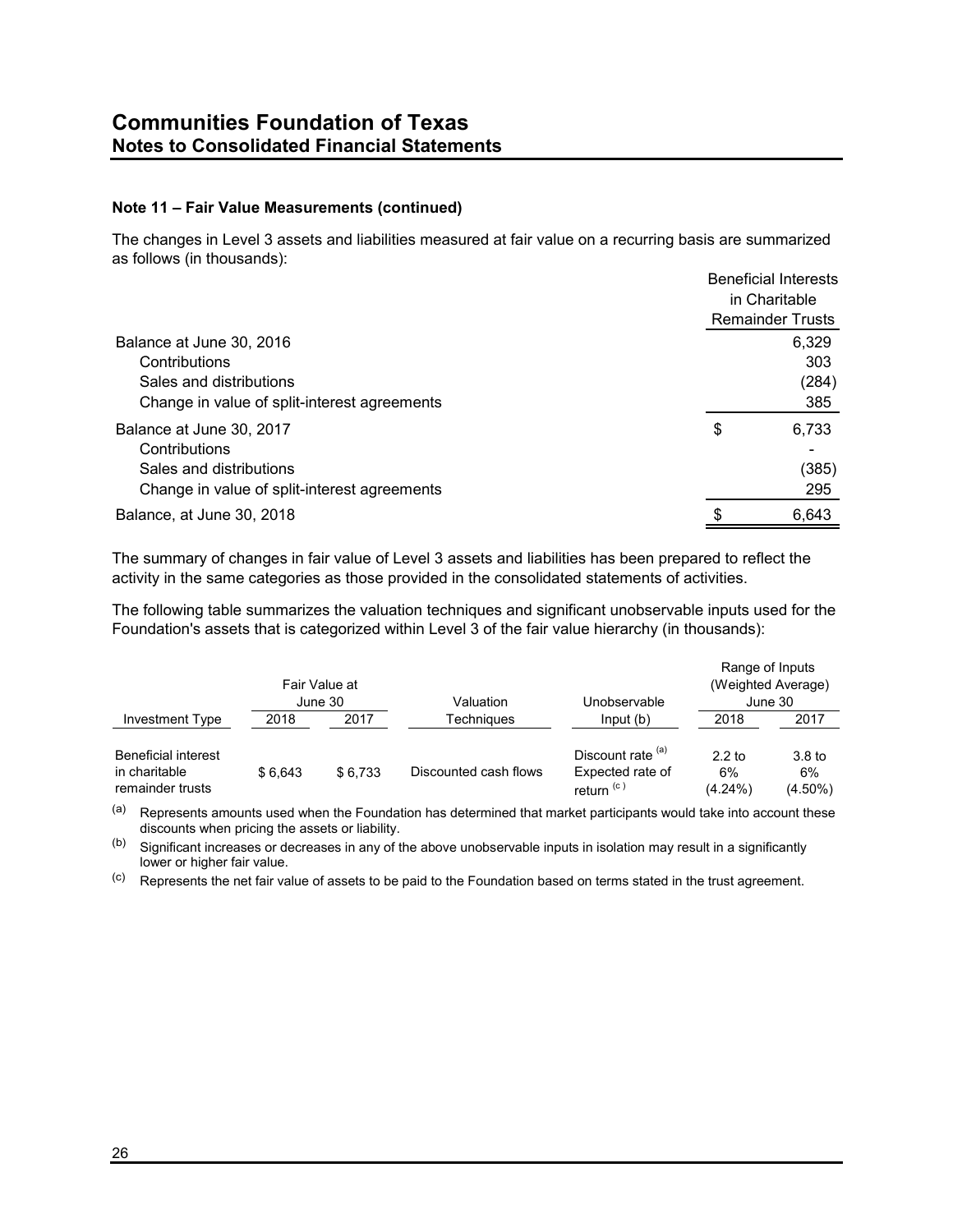The Foundation's investments in certain entities that calculate NAV and for which there is not a readily determinable fair value are summarized as follows (in thousands):

|                       |     | <b>Fair Value</b><br>June 30,<br>2018 | Unfunded<br>Commitments<br>June 30,<br>2018 | Redemption<br>Frequency<br>(If Currently)<br>Eligible) | Redemption<br><b>Notice</b><br>Period |
|-----------------------|-----|---------------------------------------|---------------------------------------------|--------------------------------------------------------|---------------------------------------|
| Index funds           | (a) | \$<br>270,077                         | \$                                          | Daily                                                  | 2 days                                |
| Equity fund           | (b) | 7,429                                 |                                             | Monthly                                                | 30 days                               |
| International fund    | (c) | 38,031                                |                                             | Monthly                                                | 30 days                               |
| Emerging market funds | (d) | 36,151                                |                                             | Daily, Monthly                                         | 2 to 90 days                          |
| Bond funds            | (e) | 77,217                                |                                             | Daily                                                  | 15 days                               |
| Fund of funds         | (f) | 25,775                                |                                             | Quarterly,<br>Annually,<br>Semi-Annual                 | 6 to 60 days<br>or N/A                |
| Hedge funds           | (g) | 85,010                                |                                             | Quarterly,<br>Annually,<br>Semi-Annual                 | 30 to 60 days                         |
| Private-equity funds  | (h) | 23,970                                | 26,965                                      | N/A                                                    | N/A                                   |
| Total                 |     | \$<br>563,660                         | \$<br>26,965                                |                                                        |                                       |

(a) This class includes commingled equity index funds that invest in large, mid and small cap domestic public equities. No accounts have short positions.

(b) This class includes a commingled fund that invests only in domestic small cap value public equities. The account has no short positions.

(c) This class includes commingled funds that invests in large and mid-cap international public equities. This account has no short positions.

(d) This class includes commingled emerging market equity index funds and at June 30, 2018, a commingled actively managed fund that invests only in emerging market public equities. This class may invest in derivatives.

(e) This class includes a commingled fund that invests in public equity and fixed income markets across the globe.

 $(6)$  Fund of funds consist of investment funds that are designed to invest in diversified holdings. Management of the fund has the ability to hold a net long or net short position. The fair value of investments in this category have been provided by the underlying hedge fund managers.

- $(9)$  This class includes commingled funds that provide exposure to a diverse array of absolute return oriented strategies. some implemented by single-strategy specialist and others pursued by managers employing multiple techniques. These strategies may include but are not limited to long / short equity, event-driven investing, capital structured arbitrage and fixed income arbitrage.
- (h) These funds consist of investments in private equity funds and similar investment funds that are generally designed for long-term investment strategies by investing in companies whose stock is not publically traded, bank debt, real estate, or similar investment securities. Distributions are typically based on capital transactions and other liquidity events within the underlying investment funds. The investments in this category cannot currently be redeemed by the Foundation and the ultimate outcome of liquidity events and overall duration of the funds cannot reasonably be determined.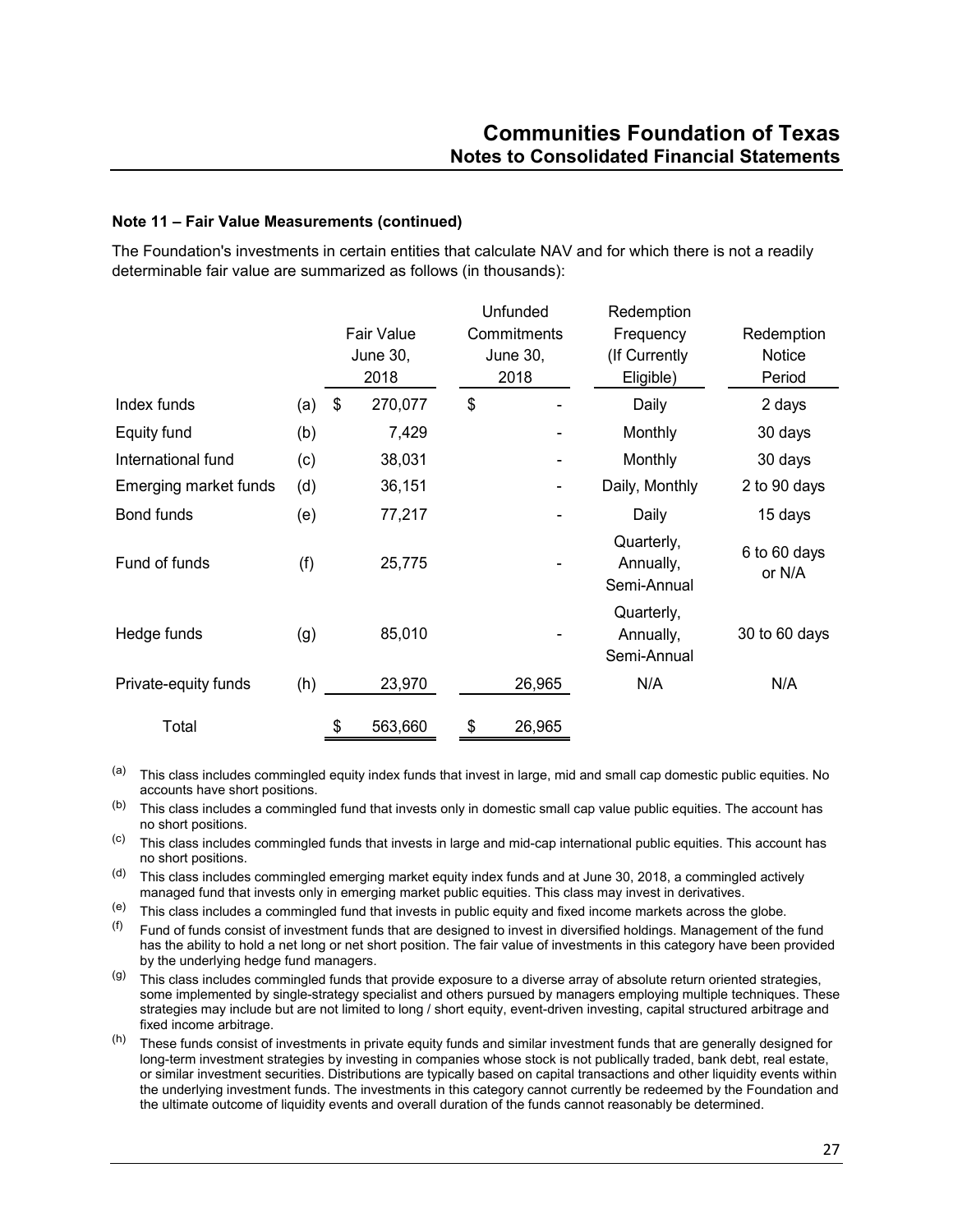## **Note 12 – Leases**

The Foundation leases office, retail and restaurant space as well as certain agricultural land to independent third parties. These leases expire over the next 20 years.

Future minimum rental income under non-cancelable operating leases include the following at June 30, 2018 (in thousands):

| <b>Years Ending</b> |    |        |
|---------------------|----|--------|
| <b>June 30,</b>     |    |        |
| 2019                | \$ | 4,058  |
| 2020                |    | 3,823  |
| 2021                |    | 3,592  |
| 2022                |    | 2,511  |
| 2023                |    | 1,167  |
| Thereafter          |    | 6,443  |
| Total               | S  | 21,594 |
|                     |    |        |

This amount does not include contingent rentals that may be received under certain leases of retail space that are based on a percentage of revenues. Contingent rentals amounted to approximately \$0 and \$1,000 in 2018 and 2017, respectively. The Foundation recognized lease income, included in other income in the consolidated statements of activities of approximately \$5,305,000 and \$4,752,000 for the years ended June 30, 2018 and 2017, respectively.

## **Note 13 – Other Investments**

The Foundation's other investments are comprised of equity interests in privately held corporations, limited partnerships, and limited liability companies which do not have readily determinable fair values. Based on evaluation, the Foundation has determined that its investment in three entities should be reported under the equity method and that all other investments should be reported at cost. Under the equity method, the initial investment is reflected at cost and adjusted for the equity in the undistributed net earnings (losses) since acquisition. The Foundation's ownership in the largest investment was 22.61 percent and 23.3 percent for the years ended June 30, 2018 and 2017, respectively. The Foundation owned 50.0 percent and 14.3 percent in the remaining two investments for both the years ended June 30, 2018 and 2017.

The Foundation reported total investments carried under the equity method of approximately \$13,369,000 at June 30, 2018 and 2017. The Foundation recognized earnings related to its investments carried under the equity method of approximately \$1,040,000 and \$1,116,000 for the years ended June 30, 2018 and 2017, respectively, which are included in other income in the consolidated statements of activities.